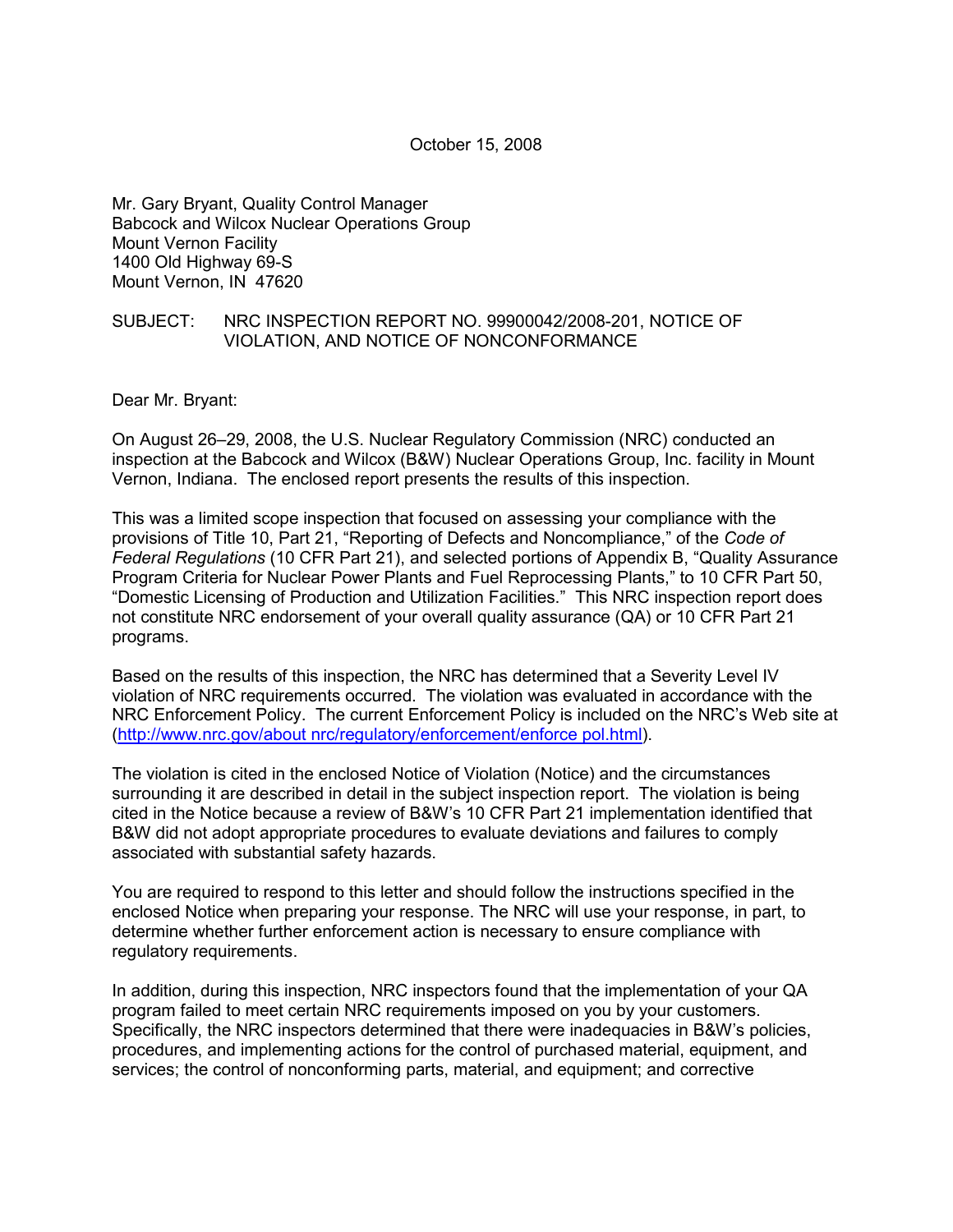actions. The specific findings and references to the pertinent requirements are identified in the Notice of Nonconformance enclosed in this letter.

Please provide a written statement or explanation within 30 days from the date of this letter in accordance with the instructions specified in the enclosed Notice of Nonconformance. We will consider extending the response time if you show good cause for us to do so.

In accordance with 10 CFR 2.390, "Public Inspections, Exemptions, Requests for Withholding," of the NRC's "Rules of Practice," a copy of this letter, its enclosures, and your response will be made available electronically for public inspection in the NRC Public Document Room or from the NRC's document system (the Agencywide Documents Access and Management System (ADAMS)), accessible from the NRC Web site at http://www.nrc.gov/reading-rm/adams.html. To the extent possible, your response should not include any personal privacy, proprietary, or safeguards information so that it can be made available to the public without redaction. If personal privacy or proprietary information is necessary to provide an acceptable response, then please provide a bracketed copy of your response that identifies the information that should be protected and a redacted copy of your response that deletes such information. If you request that such material be withheld from public disclosure, you must specifically identify the portions of your response that you seek to have withheld and provide in detail the bases for your claim (e.g., explain why the disclosure of information will create an unwarranted invasion of personal privacy or provide the information required by 10 CFR 2.390(b) to support a request for withholding confidential commercial or financial information). If safeguards information is necessary to provide an acceptable response, please provide the level of protection described in 10 CFR 73.21, "Requirements for the Protection of Safeguards Information."

 Sincerely, */RA/* 

> Juan Peralta, Chief Quality and Vendor Branch 1 Division of Construction Inspection and Operational Programs Office of New Reactors

Docket No.: 99900042

- Enclosures: 1. Notice of Violation
	- 2. Notice of Nonconformance
	- 3. Inspection Report No. 99900042/2008-201 and Attachment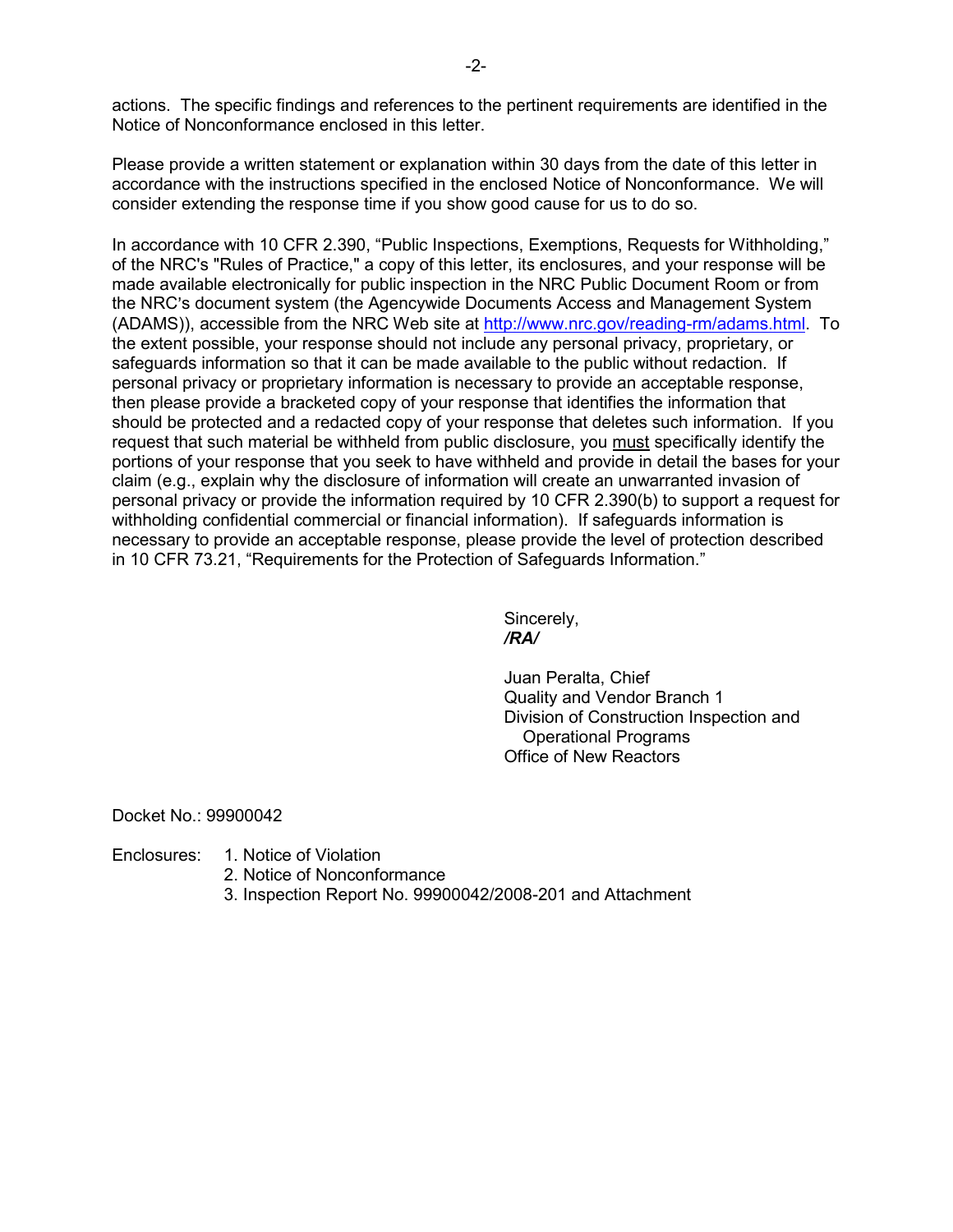actions. The specific findings and references to the pertinent requirements are identified in the Notice of Nonconformance enclosed in this letter.

Please provide a written statement or explanation within 30 days from the date of this letter in accordance with the instructions specified in the enclosed Notice of Nonconformance. We will consider extending the response time if you show good cause for us to do so.

In accordance with 10 CFR 2.390, "Public Inspections, Exemptions, Requests for Withholding," of the NRC's "Rules of Practice," a copy of this letter, its enclosures, and your response will be made available electronically for public inspection in the NRC Public Document Room or from the NRC's document system (the Agencywide Documents Access and Management System (ADAMS)), accessible from the NRC Web site at http://www.nrc.gov/reading-rm/adams.html. To the extent possible, your response should not include any personal privacy, proprietary, or safeguards information so that it can be made available to the public without redaction. If personal privacy or proprietary information is necessary to provide an acceptable response, then please provide a bracketed copy of your response that identifies the information that should be protected and a redacted copy of your response that deletes such information. If you request that such material be withheld from public disclosure, you must specifically identify the portions of your response that you seek to have withheld and provide in detail the bases for your claim (e.g., explain why the disclosure of information will create an unwarranted invasion of personal privacy or provide the information required by 10 CFR 2.390(b) to support a request for withholding confidential commercial or financial information). If safeguards information is necessary to provide an acceptable response, please provide the level of protection described in 10 CFR 73.21, "Requirements for the Protection of Safeguards Information."

 Sincerely, */RA/* 

> Juan Peralta, Chief Quality and Vendor Branch 1 Division of Construction Inspection and Operational Programs Office of New Reactors

Docket No.: 99900042

Enclosures: 1. Notice of Violation

- 2. Notice of Nonconformance
- 3. Inspection Report No. 99900042/2008-201

DISTRIBUTION:

RidsNroDcipCQVP RidsNroDcipCQVB RidsNroDcip gwbryant@babcock.com

| INDICATE IN BOX "C"=COPY W/O ATTACHMENT/ENCLOSURE, "E"=COPY W/ATT/ENCL, "N" = NO COPY |               |   |               |    |               |  |               |   |
|---------------------------------------------------------------------------------------|---------------|---|---------------|----|---------------|--|---------------|---|
| <b>OFFICE</b>                                                                         | NRO/DCIP/CQVB | E | NRO/DCIP/CQVP | E. | NRO/DCIP/CQVP |  | NRO/DE/CIB1   | E |
| Name                                                                                  | S.Cleavenger  |   | R Patel       |    | K Heck        |  | N Ray         |   |
| Date                                                                                  | 9/30/2008     |   | 9/25/2008     |    | 9/30/2008     |  | 9/302008      |   |
| <b>OFFICE</b>                                                                         | NRO/DCIP/CQVP |   | NRO/DCIP/CQVP |    | NRO/DCIP/CAET |  | NRO/DCIP/CQVP | E |
| Name                                                                                  | D Votolato    |   | K Kavanagh    |    | R. Pascarelli |  | J Peralta     |   |
| <b>DATE</b>                                                                           | 9/30/2008     |   | 9/30/2008     |    | 9/30/2008     |  | 10/15/2008    |   |
|                                                                                       |               |   |               |    |               |  |               |   |

## ADAMS Accession No.: ML082680271

INDICATE IN BOX "C"=COPY W/O ATTACHMENT/ENCLOSURE, "E"=COPY W/ATT/ENCL, "N" = NO COPY

**OFFICIAL RECORD COPY**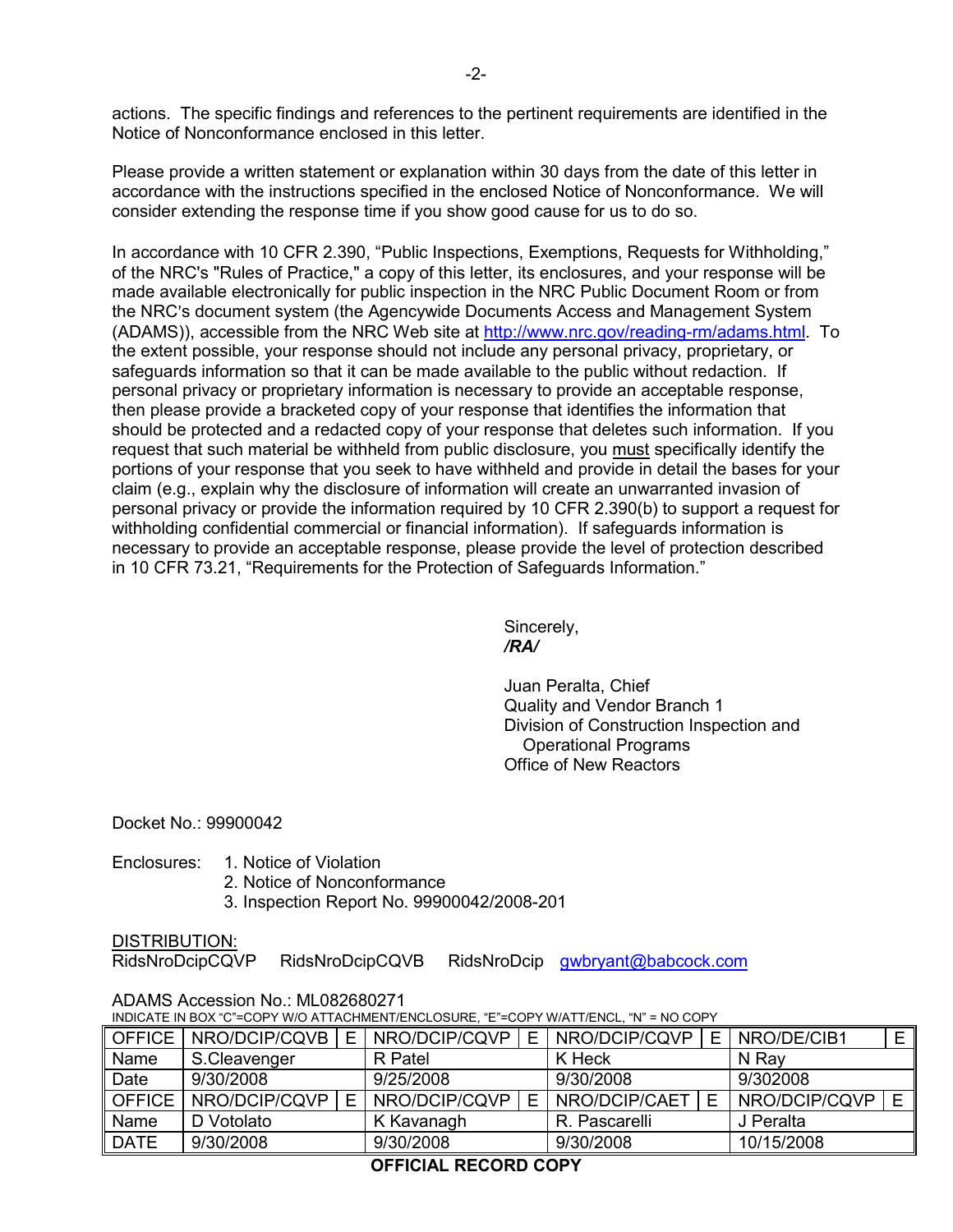### **NOTICE OF VIOLATION**

Babcock and Wilcox Nuclear Operations Group, Inc. Docket Number 99900042 Mount Vernon Facility Inspection Report Number 2008-201 1400 Old Highway 69-S Mount Vernon, IN 47620

During an NRC inspection, conducted at Babcock and Wilcox (B&W) Nuclear Operations Group, Inc., Mount Vernon Facility on August 26–29, 2008, a violation of NRC requirements was identified. In accordance with the NRC Enforcement Policy, the violation is listed below.

Title 10, Section 21.21, "Notification of Failure to Comply or Existence of a Defect and Its Evaluation," of the *Code of Federal Regulations* (10 CFR 21.21), paragraph 21.21(a), requires, in part, that each individual, corporation, partnership, or other entity subject to 10 CFR Part 21, "Reporting of Defects and Noncompliance," shall adopt appropriate procedures to evaluate deviations and failures to comply associated with substantial safety hazards as soon as practicable.

In part, 10 CFR 21.21(a)(1) requires that deviations and failures to comply be evaluated within 60 days of discovery in order to identify a reportable defect or failure to comply that could create a substantial safety hazard were it to remain uncorrected. Paragraph 21.21(a)(2) requires, in part, that, if an evaluation of an identified deviation or failure to comply cannot be completed within 60 days from discovery, an interim report is prepared and submitted to the Commission through the director or responsible officer in writing within 60 days of discovery of the deviation or failure to comply. Paragraph 21.21(a)(3) requires, in part, that a director or responsible officer be informed as soon as practicable, and, in all cases, within the 5 working days after completion of the evaluation if the manufacture, construction, or operation of a facility or activity, or a basic component supplied for such a facility or activity (i) fails to comply with the Atomic Energy Act of 1954, as amended, or (ii) contains a defect.

Paragraph 21.21(b) requires, in part, that if a deviation or failure to comply is discovered by a supplier of basic components and the supplier determines that it does not have the capability to perform the evaluation to determine if a defect exists, then the suppler must inform the purchasers or affected licensees within 5 working days of this determination.

Paragraph 21.21(d)(3)(i) requires, in part, an initial notification by facsimile to NRC Operations Center or by telephone within 2 days following receipt of information by the director or responsible officer on the identification of a defect or a failure to comply. Paragraph 21.21(d)(3)(ii) requires, in part, a written notification to the NRC within 30 days following receipt of information by the director or responsible corporate officer on the identification of a defect or a failure to comply.

Contrary to the above, as of August 29, 2008, the B&W 10 CFR Part 21 implementing procedure NE/C-1716-04-Q, "Reporting of 'Defects and Noncompliance Concerning Substantial Safety Hazards (10 CFR Part 21) Ohio Administrative Code Department of Health Chapter 3701:1-38-23 General Radiation Protection Standards for Sources of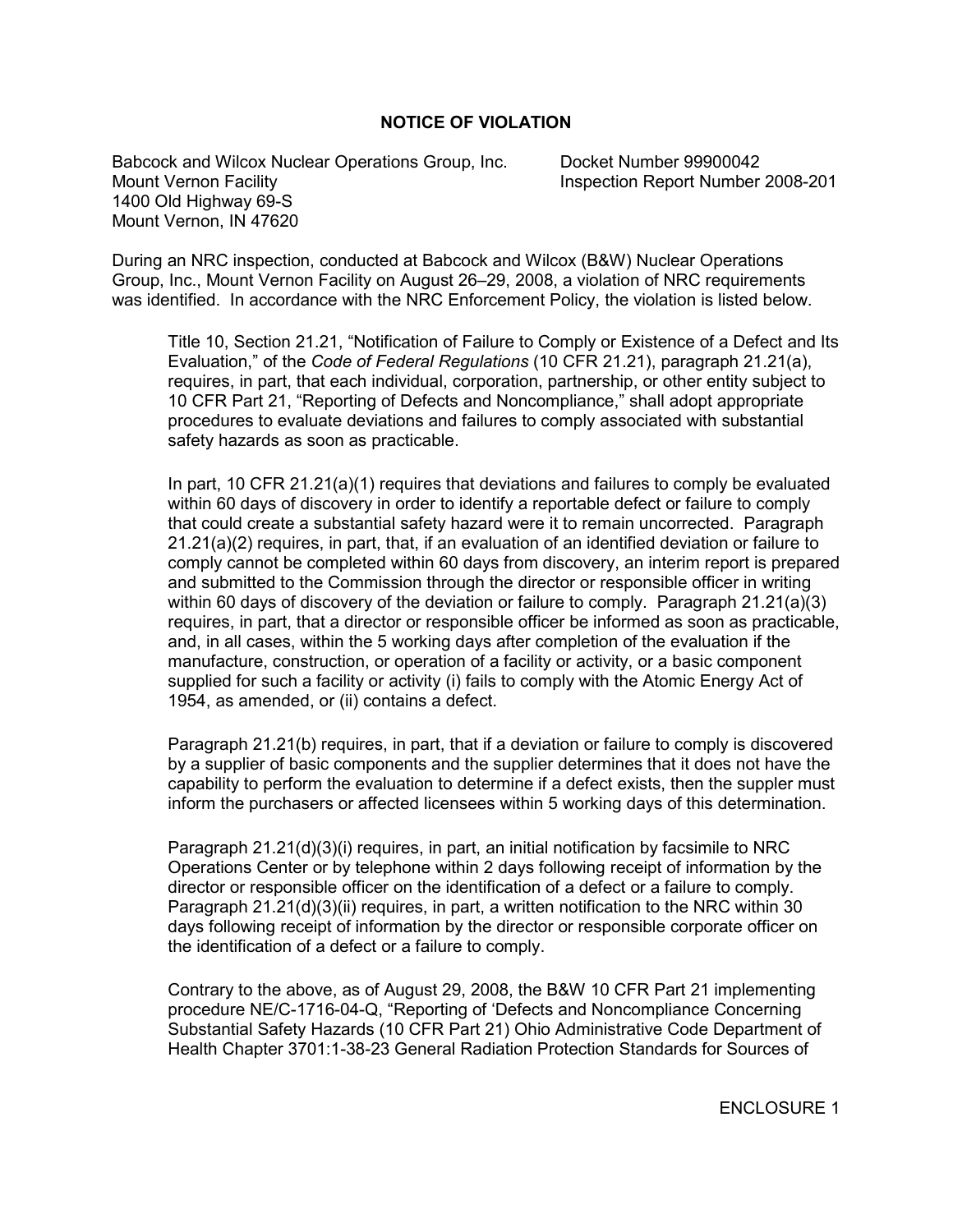Radiation (ODH 3701)," Revision 7, dated August 31, 2007, did not provide procedural guidance for: (1) evaluating deviations and failures to comply associated with substantial safety hazards within 60 days of discovery, (2) submitting an interim report to the NRC if an evaluation of an identified deviation or failure to comply cannot be completed within 60 days of discovery, (3) notifying the responsible officer within 5 days when it is determined that a defect that could cause a substantial safety hazard exists, (4) notifying the affected purchasers or licensees if the supplier of the basic component does not have the capability to perform the evaluation to determine if a defect exists, (5) notifying the NRC by facsimile or telephone within two days following receipt of information that a defect or failure to comply exists, and (6) providing written notification to the Commission within 30 days of the initial notification.

This issue has been identified as Violation 99900042/2008-201-01.

This is a Severity Level IV violation (Supplement VII).

Pursuant to the provisions of 10 CFR 2.201, "Notice of Violation," B&W is hereby required to submit a written statement or explanation to the U.S. Nuclear Regulatory Commission, ATTN: Document Control Desk, Washington, DC 20555-0001, with a copy to the Chief, Quality and Vendor Branch 1, Division of Construction Inspection and Operational Programs, Office of New Reactors, within 30 days of the date of the letter transmitting this Notice of Violation. This reply should be clearly marked as a "Reply to a Notice of Violation" and should include (1) the reason for the violation, or, if contested, the basis for disputing the violation, (2) the corrective steps that have been taken and the results achieved, (3) the corrective steps that will be taken to avoid further violations, and (4) the date when full compliance will be achieved. Your response may reference or include previous docketed correspondence, if the correspondence adequately addresses the required response. Where good cause is shown, the NRC will consider extending the response time.

Because your response will be made available electronically for public inspection in the NRC Public Document Room or through the NRC Agencywide Documents Access and Management System (ADAMS), to the extent possible, the response should not include any personal privacy, proprietary, or safeguards information so that it can be made available to the public without redaction. ADAMS is accessible from the NRC Web site at http://www.nrc.gov/readingrm/adams.html. If personal privacy or proprietary information is necessary to provide an acceptable response, then please provide a bracketed copy of your response that identifies the information that should be protected and a redacted copy of your response that deletes such information. If you request withholding of such material, you must specifically identify the portions of your response that you seek to have withheld and provide in detail the bases for your claim of withholding (e.g., explain why the disclosure of information will create an unwarranted invasion of personal privacy or provide the information required by 10 CFR 2.390(b) to support a request for withholding confidential commercial or financial information). If safeguards information is necessary to provide an acceptable response, please provide the level of protection described in 10 CFR 73.21, "Requirements for the Protection of Safeguards Information."

Dated at Rockville, Maryland, this 15th day of October 2008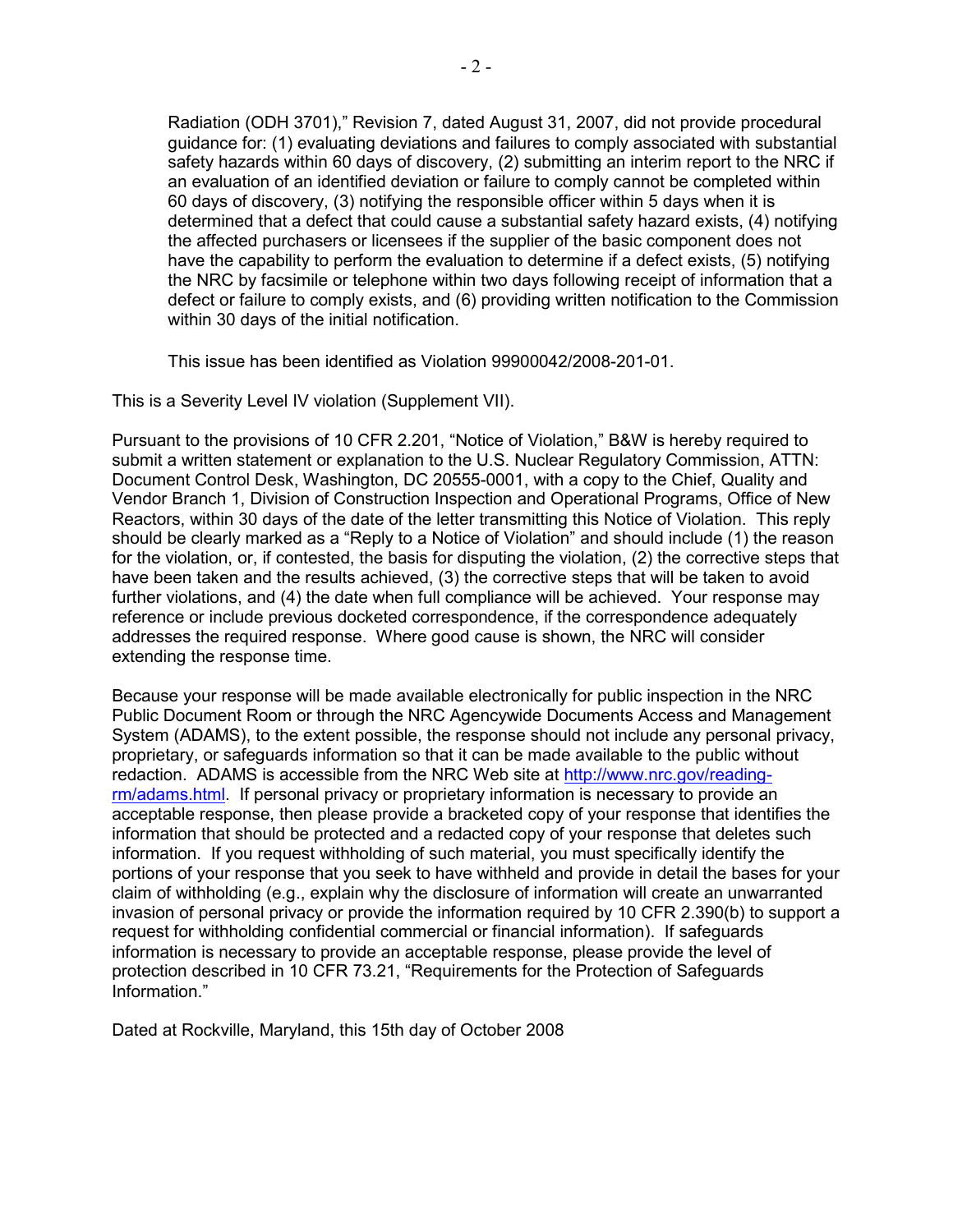### **NOTICE OF NONCONFORMANCE**

Babcock and Wilcox Nuclear Operations Group, Inc. Docket Number 99900042 Mount Vernon Facility Inspection Report Number 2008-201 1400 Old Highway 69-S Mount Vernon, IN 47620

Based on the results of an NRC inspection conducted at Babcock and Wilcox (B&W) Nuclear Operations Group, Inc., Mount Vernon Facility on August 26–29, 2008, the NRC staff has found that certain activities were not conducted in accordance with NRC requirements.

A. Criterion VII, "Control of Purchased Material, Equipment, and Services," of Appendix B to Title 10 Part 50, "Domestic Licensing of Production and Utilization Facilities," of the *Code of Federal Regulations* (10 CFR Part 50) states, in part, that measures shall be established to ensure that purchased material, equipment, and services, whether purchased directly or through contractors and subcontractors, conform to the procurement documents. These measures shall include provisions, as appropriate, for source evaluation and selection, objective evidence of quality furnished by the contractor or subcontractor, inspection at the contractor or subcontractor source, and examination of products upon delivery.

As an American Society of Mechanical Engineers (ASME) N-type Certificate Holder, the 2007 ASME Boiler and Pressure Vessel Code requires B&W to comply with the basic requirements and supplements of ASME NQA-1-1994, "Quality Assurance Requirements for Nuclear Facility Applications." Supplement 7S-1 to NQA-1-1994, "Supplementary Requirements for Control of Purchased Items and Services," describes acceptable methods for evaluating the capability of suppliers to provide items or services in accordance with the requirements of the purchase document and requires these methods to be documented.

Contrary to the above, as of August 29, 2008, NRC inspectors found that B&W had procured safety-related weld wire from AREVA NP Inc. in 2007, without sufficient documented evidence of AREVA NP Inc.'s capability to provide items or services in accordance with the technical and quality requirements of the purchase documents. Additionally, the B&W Procedure NE/C-1722-02-Q, "Supplier Evaluations," Revision 4, dated May 27, 2008, allowed the Supplier Quality Department to procure from a supplier without sufficient evaluation of the implementation of the suppliers QA program. This failure of B&W to provide documented evidence of its supplier's ability to provide items or services in accordance with the applicable procurement, regulatory, and ASME Code requirements has been identified as Nonconformance 99900042/2008-201-02.

B. Criterion VII of Appendix B to 10 CFR Part 50 states, in part, that measures shall be established to assure that purchased material, equipment, and services, whether purchased directly or through contractors and subcontractors, conform to the procurement documents. These measures shall include provisions, as appropriate, for source evaluation and selection, objective evidence of quality furnished by the contractor or subcontractor, inspection at the contractor or subcontractor source, and examination of products upon delivery.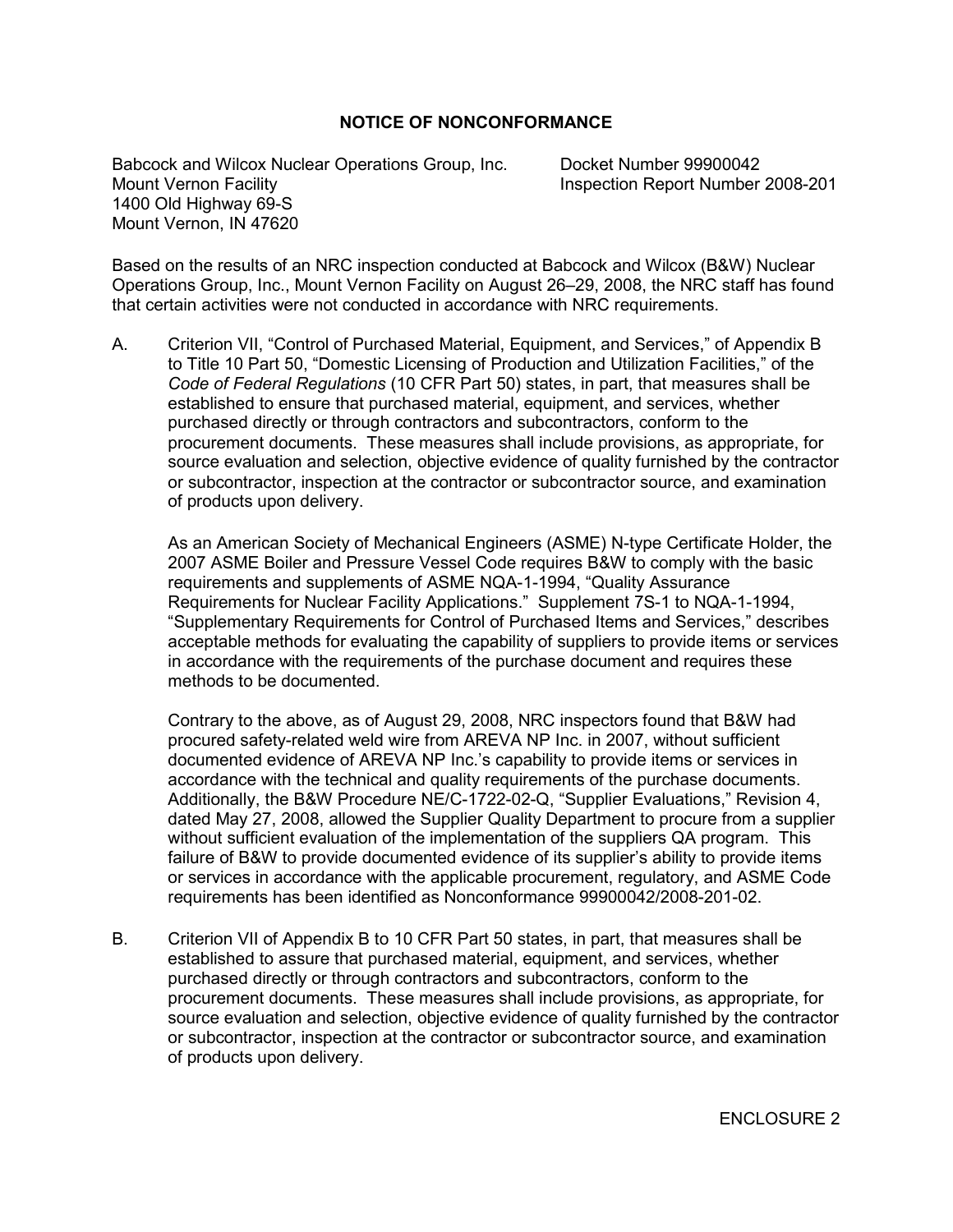Criterion XI of Appendix B to 10 CFR Part 50 states, in part, that measures shall be established to assure that special processes are controlled and accomplished by qualified personnel using qualified procedures in accordance with applicable codes, standards, specifications, criteria, and other special requirements.

Policy Number 12-QA-07 of the B&W Quality Assurance Program Manual (QAPM), "Control of Purchased Items and Services," Revision 10, dated January 28, 2008, and Procedure NE/C-1722-02-Q stated, in part, that B&W will assure that suppliers are capable of supplying quality material, product, and/or services through an ongoing evaluation program. In addition, an Approved Suppliers List identifying acceptable suppliers is prepared and maintained.

Contrary to the above, as of August 29, 2008, B&W had procured thermocouples from a supplier not listed on the B&W Approved Suppliers List, Revision 27, dated August 27, 2008 and did not evaluate the supplier before the procurement. B&W used the thermocouples procured from TE Wire and Cable, LLC during the intermediate postweld heat treatment process of Diablo Canyon Unit 2 Replacement Reactor Vessel Head (RRVH). These thermocouples were installed and monitored to reduce temperature differentials and assure uniform heating of the Unit 2 RRVH. The use of the nonqualifed thermocouples during the heat treatment process made the adequacy of the heat treatment process indeterminate. As of August 29, 2008, B&W had not provided justification of the adequacy of the intermediate postweld heat treatment of the Unit 2 RRVH. The failure of B&W to evaluate a supplier and place them on the Approved Suppliers List prior to procurement and the use of the nonqualified thermocouples during the heat treatment process has been identified as Nonconformance 99900042/2008-201-03.

C. Criterion VII of Appendix B to 10 CFR Part 50 states, in part, that measures shall be established to ensure that purchased material, equipment, and services, whether purchased directly or through contractors and subcontractors, conform to the procurement documents. These measures shall include provisions, as appropriate, for source evaluation and selection, objective evidence of quality furnished by the contractor or subcontractor, inspection at the contractor or subcontractor source, and examination of products upon delivery.

Policy Number 12-QA-07 of the B&W QAPM provided the necessary requirements for the use of source verifications to support the acceptance of an item or service. The QAPM stated that the Supplier Quality Department was responsible for ensuring that source inspections were performed at intervals consistent with the importance and complexity of the purchased item, service, or the supplier's past quality performance. Procedure NE/C-1711-02-Q, "Supplier Source Inspection," Revision 1, dated June 20, 2007, provided the requirements for the completion or waiver of a supplier source inspection and stated that a Source Inspection/Waiver Request Form was required to be completed.

Contrary to the above, as of August 29, 2008, Procedure NE/C-1711-02-Q did not include guidance for granting a source inspection waiver on a purchase order in which source inspections were originally required. Furthermore, B&W failed to conduct a source inspection for nine purchase orders from Westmoreland Mechanical Testing in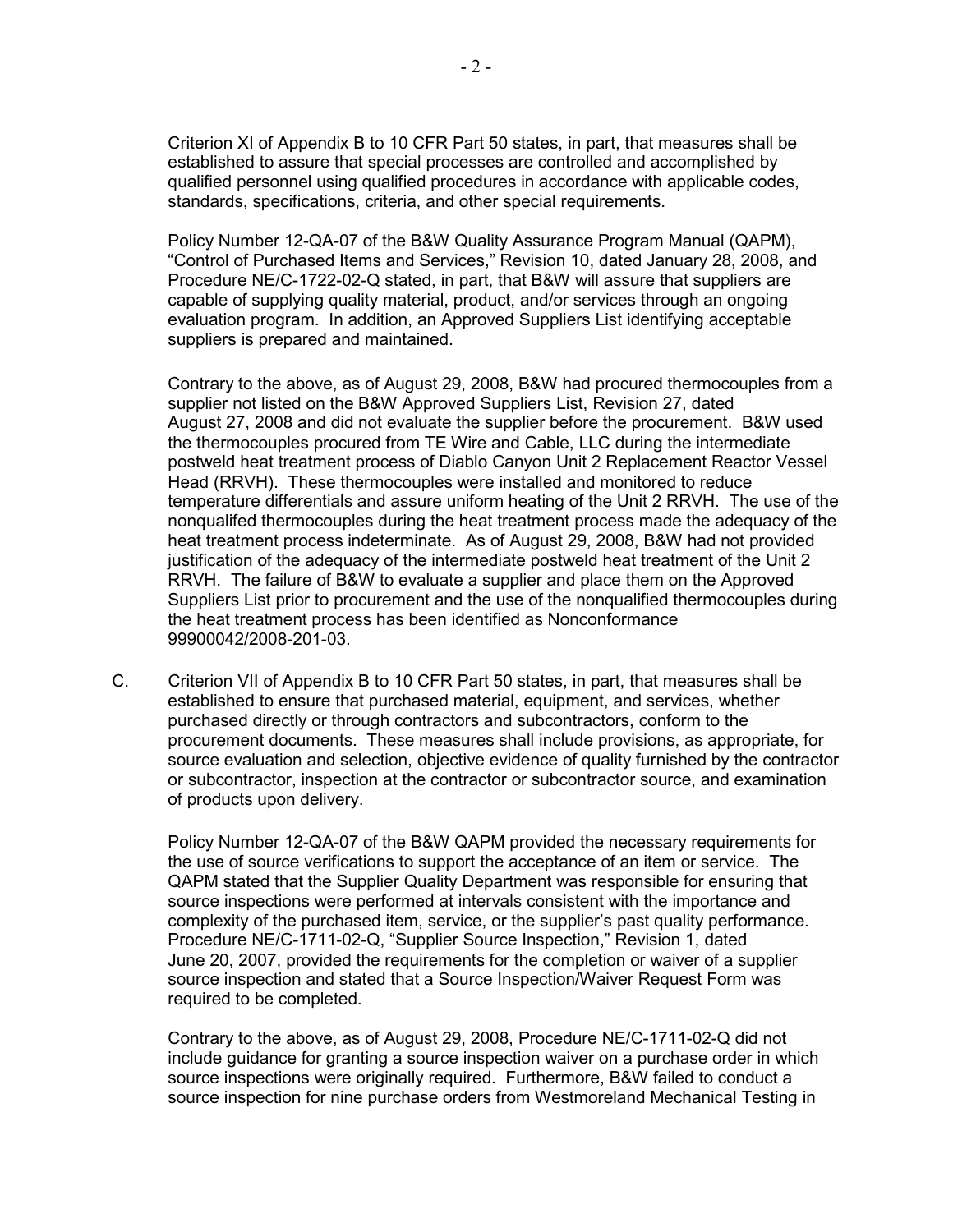which source inspections were required to be performed. Further, Source Inspection/Waiver Request forms documenting a waiver of the source inspection were not available or retrievable. B&W's failure to provided adequate procedural guidance in NE/C-1711-02-Q and its the failure to generate the Source Inspection/Waiver Request Forms have been identified as Nonconformance 99900042/2008-201-04.

D. Criterion XII, "Control of Measuring and Test Equipment," of Appendix B to 10 CFR Part 50 states, in part, that measures shall be established to assure that tools, gages, instruments, and other measuring and testing devices used in activities affecting quality are properly controlled, calibrated, and adjusted at specified periods to maintain accuracy within necessary limits.

Policy Number 12-QA-12 of the B&W QAPM, "Control of Measuring and Test Equipment," Revision 10, dated January 28, 2008, stated, in part, that calibrations were performed at specified frequencies on calibrated equipment by the appropriate departments to ensure that calibration was maintained. Additionally, Policy Number 12-QA-12 stated, in part, that procedures establish frequency, calibration methods, records documentation, and surveillance over the personnel performing the calibration.

The B&W Gage Room Operational Manual (GROM), "Gage Control," Revision 20, dated February 12, 2008, stated, in part, that gages that have not been used between calibrations may have their frequency repeated without recalibration. Furthermore, if the frequency is repeated, the gage may have its frequencies extended up to two cycles before recalibration.

Technical Procedure 12-3-GEM-8, "Calibration of Temperature Measuring Equipment," Revision 13, dated August 21, 2006, stated, in part, that analog-type instruments shall be calibrated using a minimum of three calibration points, one each within the first and last 10 percent of the scale range and one at or near the mid-range.

Technical Procedure 12-3-WQI-120, "Storage and Handling of Electrodes, Flux, and Filler Wire for Commercial ASME Contracts," Revision 1, dated August 29, 2005, stated in part, that electrodes in heated storage will be stored in separate ovens maintained between 225 to 300 degrees Fahrenheit.

Contrary to the above, as of August 29, 2008, B&W failed to implement its procedures to control measuring and test equipment as required. Specifically:

- 1. B&W extended the frequency of the calibration for the 2-inch 12-inch inside diameter micrometer set for the second cycle without recalibrating the micrometer set, even though the micrometer set had been used during the first extended calibration.
- 2. B&W calibrated the commercial rod oven dial thermometer using one calibration point instead of a minimum of three calibration points. In addition, the thermometer's calibration failed to meet the temperature requirements specified in Technical Procedure 12-3-WQI-120.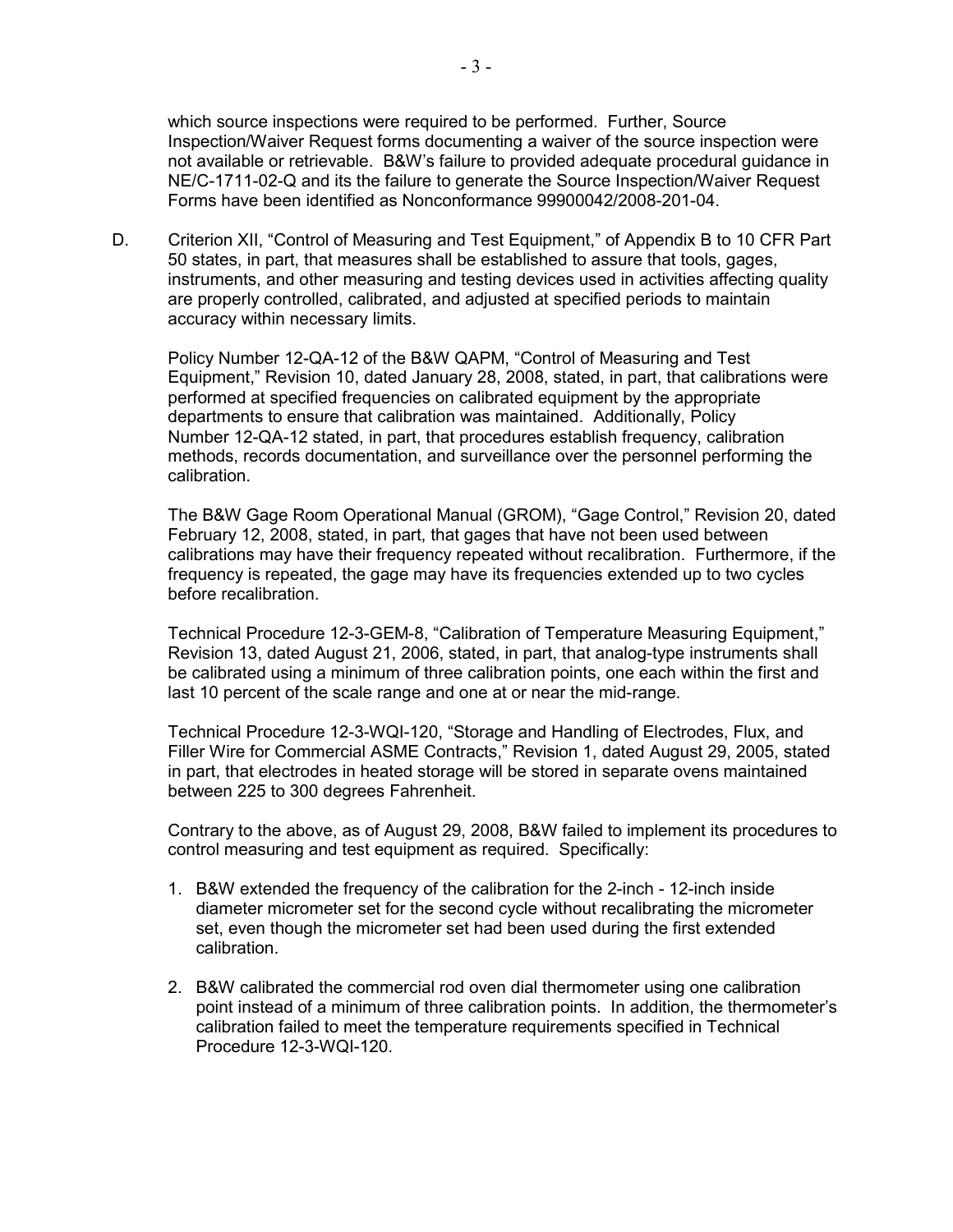These issues are identified as examples of Nonconformance 99900042/2008-201-05.

E. Criterion XIII, "Handling, Storage, and Shipping," of Appendix B to 10 CFR Part 50 states, in part, that measures shall be established to control the handling, storage, shipping, cleaning, and preservation of material and equipment in accordance with work and inspection instructions to prevent damage or deterioration.

Policy Number 12-QA-13 of the B&W QAPM, "Handling, Storage, and Shipping," Revision 8, dated January 28, 2008, stated, in part, that controls for handling equipment are established and maintained by the Plant Services Department in accordance with established preventive maintenance program and records shall be maintained by the Plant Services Department to verify compliance with the requirements of the program.

B&W Technical Procedure 12-3-GEM-3, "Procedure for Material Handling, Equipment Design, Inspection, Maintenance and Use," Revision 8, dated September 12, 2005, stated, in part, that magnetic particle examination shall be conducted annually by a qualified personnel and upon completion of each inspection, a magnetic particle sticker indicating the due date will be applied adjacent to the identification tag.

B&W Technical Procedure NDE(G)-1710-38, "Magnetic Particle Inspection of Crane Hooks and Tooling," Revision 5, dated February 27, 2007, provided guidelines to be followed when magnetic particle examination was performed on crane hooks, welds, and/or base material on lifting and handling fixtures (i.e., tooling).

Contrary to the above, as of August 29, 2008, B&W failed to provide documented evidence that its preventive maintenance program had been effectively implemented and failed to adopt and implement adequate procedures to control handling equipment as required. Specifically:

- 1. B&W lacked documented evidence of annual maintenance and magnetic particle examination performed on two crane hooks and two beams.
- 2. B&W Technical Procedures 12-3-GEM-3 and NDE(G)-1710-38 failed to address the requirement for documenting and maintaining records.

These issues are identified as examples of Nonconformance 99900042/2008-201-06.

F. Criterion XV, "Nonconforming Materials, Parts, or Components," of Appendix B to 10 CFR Part 50 states, in part, that "measures shall be established to control materials, parts, or components which do not conform to requirements. These measures shall include, as appropriate, procedures for identification, documentation, segregation, disposition, and notification to affected organizations."

Policy Number 12-QA-15 of the B&W QAPM, "Control of Nonconforming Items," Revision 9, dated January 28, 2008, stated that, in addition to establishing written procedures for the identification, documentation, evaluation, segregation, and disposition of nonconforming items, controls shall also provide for the notification of affected departments or suppliers.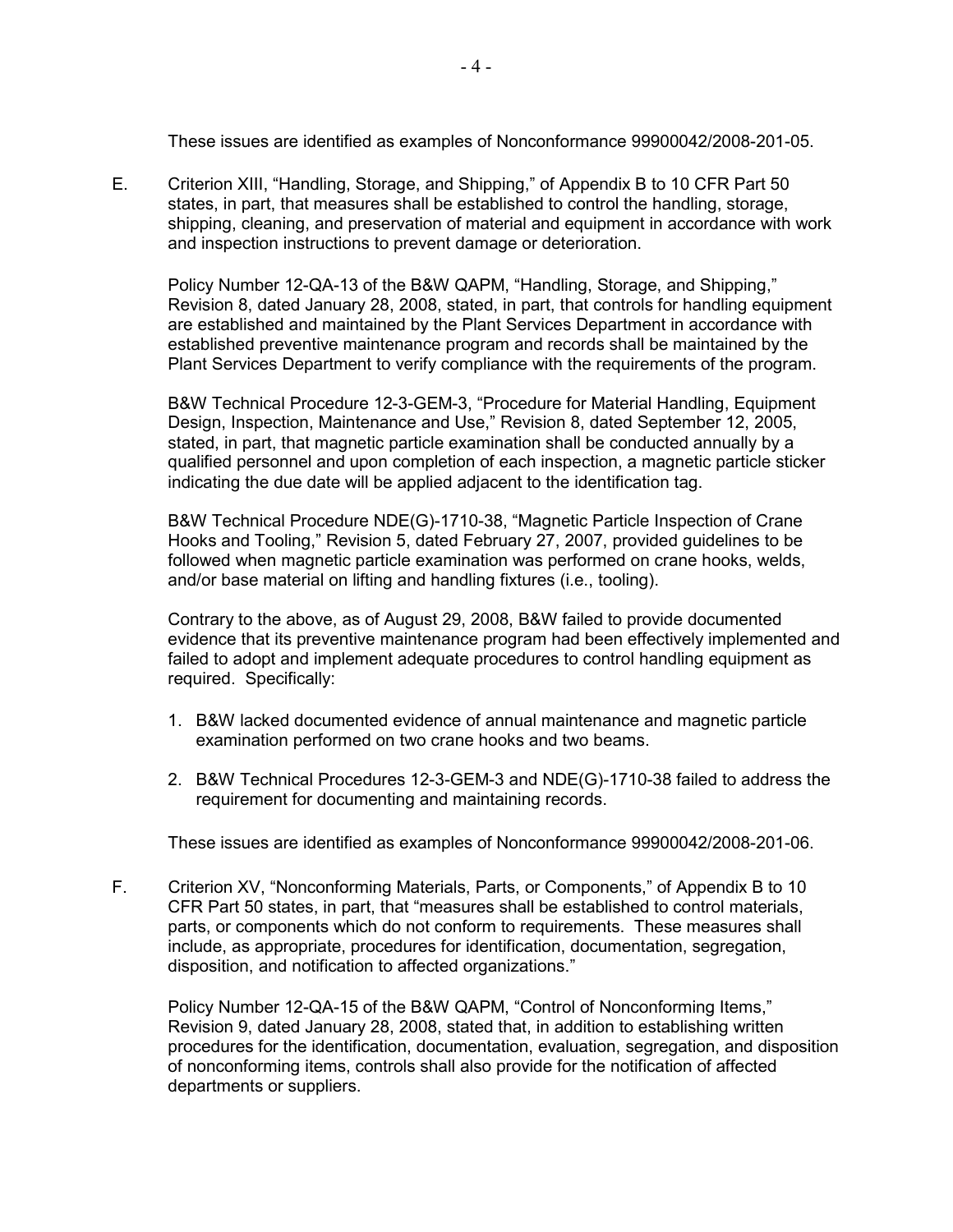Contrary to the above, as of August 29, 2008, the NRC inspectors found that B&W failed to establish and implement procedures to notify affected organizations, including suppliers and customers, of nonconforming conditions. Specifically:

- 1. B&W had not established any written procedures for the notification of suppliers when a nonconforming condition was discovered at the B&W facility during receipt inspection.
- 2. B&W policies and procedures lacked controls for notifying its customers of nonconforming conditions on procured items.

These issues are identified as examples of Nonconformance 99900042/2008201-07.

G. Criterion XVI, "Corrective Action," of Appendix B to 10 CFR Part 50 states, in part, that "measures shall be established to assure that conditions adverse to quality, such as failures, malfunctions, deficiencies, deviations, defective material and equipment, and nonconformances are promptly identified and corrected. In the case of significant conditions adverse to quality, the measures shall assure that the cause of the condition is determined and corrective action taken to preclude repetition."

 B&W QAPM Policy Number 12-QA-16, "Corrective Action," Revision 10, dated January 28, 2008, provided a high-level description of the B&W process for initiating corrective actions for internally and customer-identified nonconforming conditions and activities. B&W Policy Number 12-QA-15 provided a link from nonconformances to corrective action by requiring that all nonconformances related to activities such as internal audits, customer audits, or surveys be documented in a corrective action request (CAR).

Contrary to the above, as of August 29, 2008, the NRC inspectors found that B&W did not document all nonconformances related to activities such as internal audits, customer audits, or surveys in CARs. The NRC inspectors found that none of the eight findings identified by a customer's audit were entered into B&W's corrective action program. Additionally, since September 2007, the same customer issued five condition reports to B&W. The NRC inspectors found that only one of these condition reports was captured in a CAR. B&W's failure to capture nonconformances related to internal audits, customer audits, and surveys in CARs has been identified as Nonconformance 99900042/2008-201-08.

H. Criterion XVI, "Corrective Action," of Appendix B to 10 CFR Part 50 states, in part, that "measures shall be established to assure that conditions adverse to quality, such as failures, malfunctions, deficiencies, deviations, defective material and equipment, and nonconformances are promptly identified and corrected. In the case of significant conditions adverse to quality, the measures shall assure that the cause of the condition is determined and corrective action taken to preclude repetition."

Policy Number 12-Q-16 described B&W's corrective action program and required the B&W Quality Control Manager to perform annual reviews of CARs and nonconformances to determine if repeated problems were adequately addressed and corrected.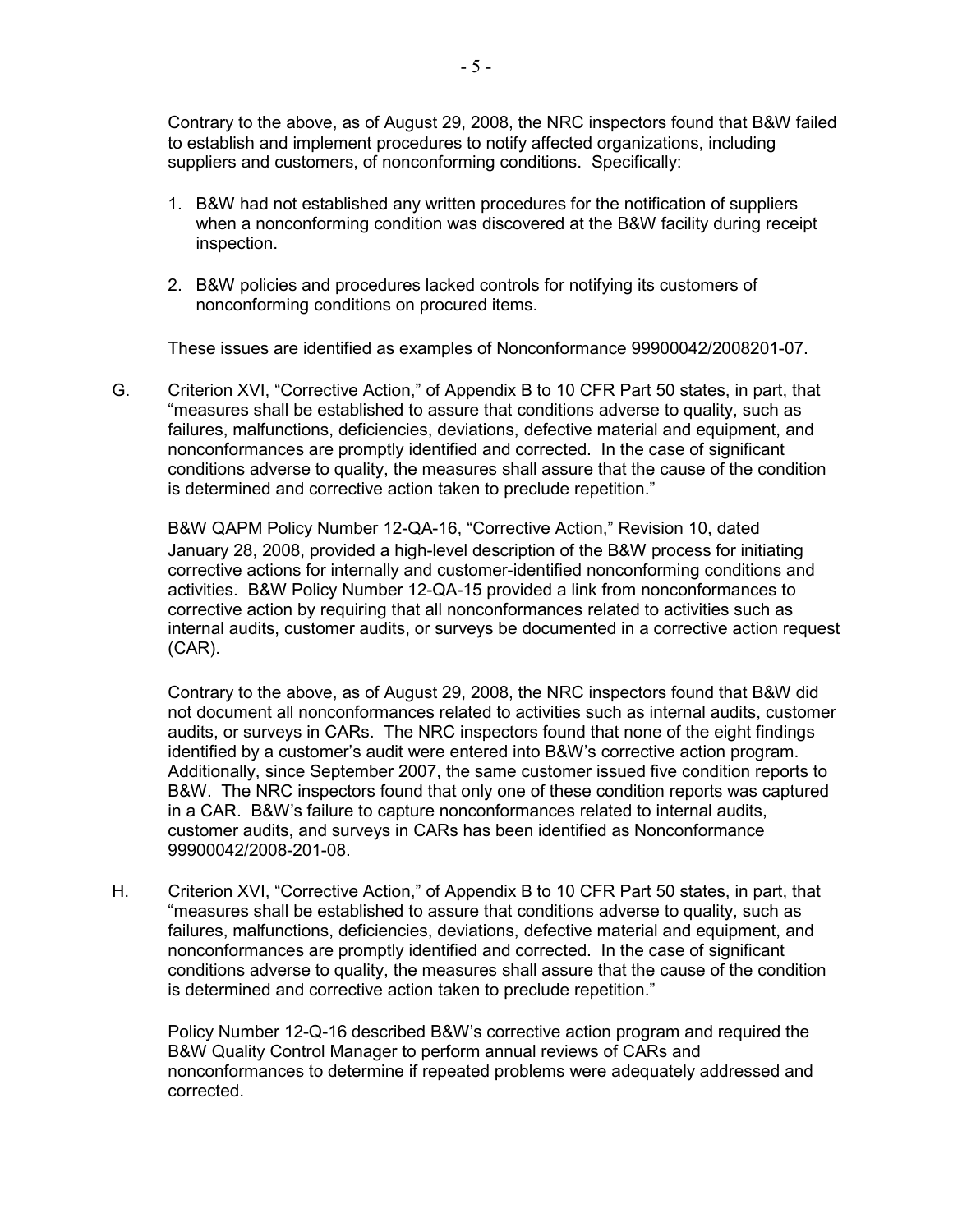B&W Procedure NE/C-1717-03-Q, "Corrective Action," Revision 3, dated July 8, 2008, stated that the corrective action program shall maintain and use performance trend data, including internal and external (customer) audit results and deficiency reports and assigned responsibility for monitoring quality data and trends to the B&W Quality Control Manager and the General Manager.

Contrary to the above, as of August 29, 2008, the NRC inspectors found that B&W had not performed any trending on: (1) the results of internal and external audits, or (2) CARs related to B&W's ASME QA program or the Diablo Canyon Replacement Vessel Head being manufactured at B&W. The failure of B&W to maintain and use performance trend data in its corrective action program has been identified as Nonconformance 99900042/2008-201-09.

Please provide a written statement or explanation to the U.S. Nuclear Regulatory Commission, ATTN: Document Control Desk, Washington, DC 20555-0001, with a copy to the Chief, Quality and Vendor Branch 1, Division of Construction Inspection and Operational Programs, Office of New Reactors, within 30 days of the date of the letter transmitting this Notice of Nonconformance. This reply should be clearly marked as a "Reply to a Notice of Nonconformance" and should include: (1) the reason for the noncompliance, or if contested, the basis for disputing the noncompliance; (2) the corrective steps that have been taken and the results achieved; (3) the corrective steps that will be taken to avoid noncompliances; and (4) the date when your corrective action will be completed. Where good cause is shown, the NRC will consider extending the response time.

Because your response will be made available electronically for public inspection in the NRC Public Document Room or the NRC Agencywide Documents Access and Management System (ADAMS), to the extent possible, it should not include any personal privacy, proprietary, or safeguards information so that it can be made available to the public without redaction. ADAMS is accessible from the NRC Web site at http://www.nrc.gov/reading-rm/adams.html. If personal privacy or proprietary information is necessary to provide an acceptable response, then please provide a bracketed copy of your response that identifies the information that should be protected and a redacted copy of your response that deletes such information. If you request withholding of such material, you must specifically identify the portions of your response that you seek to have withheld and provide in detail the bases for your claim of withholding (e.g., explain why the disclosure of information will create an unwarranted invasion of personal privacy or provide the information required by 10 CFR 2.390(b) to support a request for withholding confidential commercial or financial information). If safeguards information is necessary to provide an acceptable response, please provide the level of protection described in 10 CFR 73.21, "Requirements for the Protection of Safeguards Information."

Dated at Rockville, Maryland, this 15th day of October 2008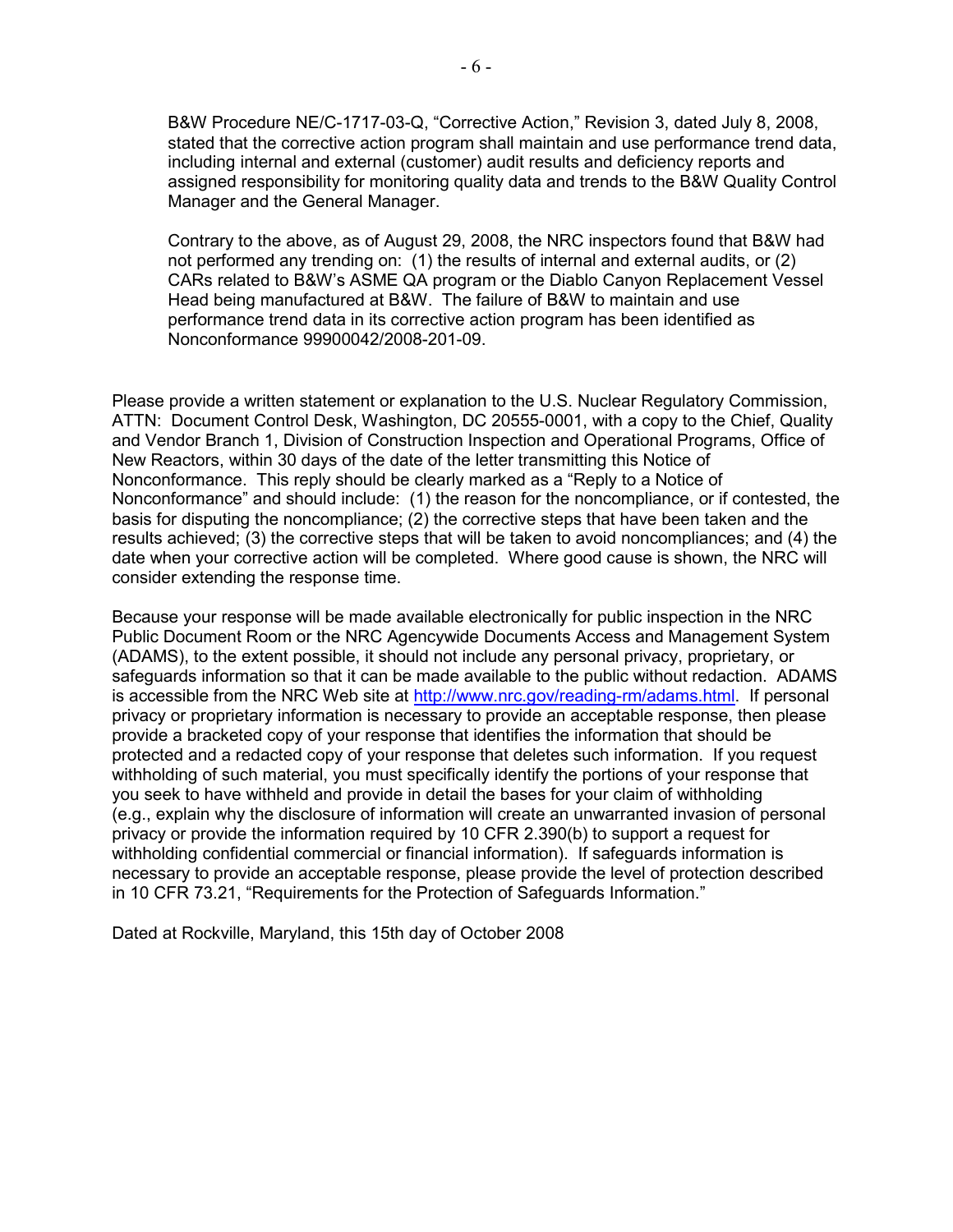### U.S. NUCLEAR REGULATORY COMMISSION OFFICE OF NEW REACTORS DIVISION OF CONSTRUCTION INSPECTION AND OPERATIONAL PROGRAMS VENDOR INSPECTION REPORT

| Docket No.:              | 99900042                                                                                                                                                                                                                                                                                                                                                                      |                                                                                                               |  |  |  |
|--------------------------|-------------------------------------------------------------------------------------------------------------------------------------------------------------------------------------------------------------------------------------------------------------------------------------------------------------------------------------------------------------------------------|---------------------------------------------------------------------------------------------------------------|--|--|--|
| Report No.:              | 99900042/2008-201                                                                                                                                                                                                                                                                                                                                                             |                                                                                                               |  |  |  |
| Vendor:                  | <b>Babcock and Wilcox Nuclear Operations Group</b><br><b>Mount Vernon Facility</b><br>1400 Old Highway 69-S<br>Mount Vernon, IN 47620                                                                                                                                                                                                                                         |                                                                                                               |  |  |  |
| Vendor Contact:          | Mr. Gary Bryant<br><b>Quality Control Manager</b><br>812-838-8750                                                                                                                                                                                                                                                                                                             |                                                                                                               |  |  |  |
| Nuclear Industry:        | B&W is a domestic supplier of large, heavy-pressure vessels that<br>holds an American Society of Mechanical Engineers (ASME) N-<br>Stamp accreditation. B&W provides some of these components to<br>the current U.S. fleet of nuclear reactors as replacement<br>components. B&W currently is working on both replacement<br>heads for the Diablo Canyon Nuclear Power Plant. |                                                                                                               |  |  |  |
| <b>Inspection Dates:</b> | August 26-29, 2008                                                                                                                                                                                                                                                                                                                                                            |                                                                                                               |  |  |  |
| Inspectors:              | Kerri A. Kavanagh<br><b>Kenneth Heck</b><br>Sabrina D. Cleavenger<br>Raju Patel<br>Dori Votolato<br>Nihar Ray                                                                                                                                                                                                                                                                 | NRO/DCIP/CQVP, Team Leader<br>NRO/DCIP/CQVP<br>NRO/DCIP/CQVB<br>NRO/DCIP/CQVP<br>NRO/DCIP/CQVP<br>NRO/DE/CIB2 |  |  |  |
| Approved by:             | Juan Peralta, Branch Chief<br>Quality and Vendor Branch 1<br>Division of Construction Inspection<br>& Operational Programs<br><b>Office of New Reactors</b>                                                                                                                                                                                                                   |                                                                                                               |  |  |  |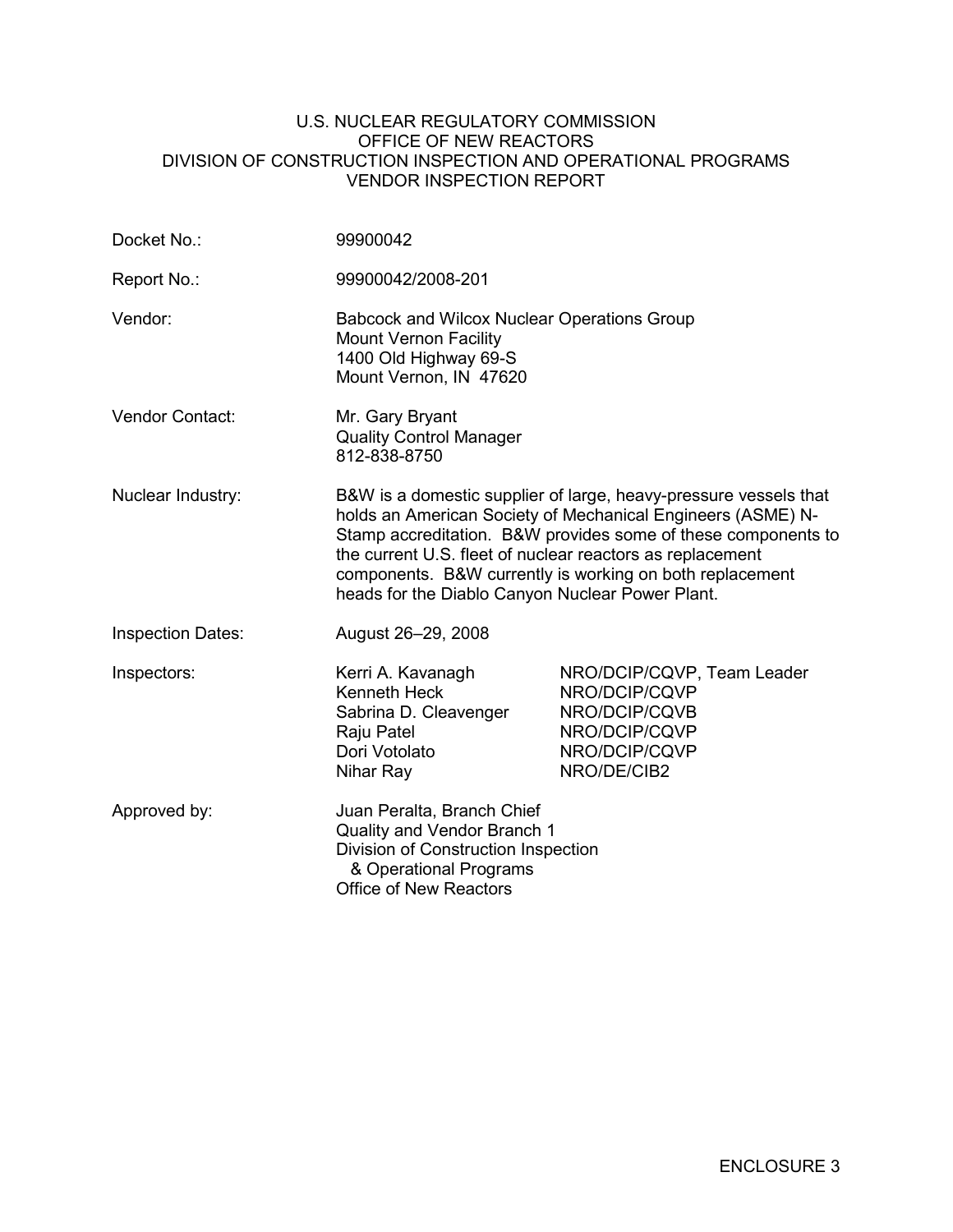# **EXECUTIVE SUMMARY**

### Babcock and Wilcox Nuclear Operations Group, Inc. 99900042/2008-201

The purpose of this inspection was to verify that Babcock and Wilcox (B&W) Nuclear Operations Group, Inc. implemented an adequate quality assurance (QA) program that complied with the requirements of Appendix B, "Quality Assurance Criteria for Nuclear Power Plants and Fuel Reprocessing Plants," to Title 10, Part 50, "Domestic Licensing of Production and Utilization Facilities," of the *Code of Federal Regulations* (10 CFR Part 50). The inspection also verified that B&W implemented a program under 10 CFR Part 21, "Reporting of Defects and Noncompliance," that met the regulatory requirements of the U.S. Nuclear Regulatory Commission (NRC). The inspection was conducted at B&W's facility in Mount Vernon, Indiana.

The NRC inspection bases were the following:

- 10 CFR Part 21
- Appendix B to 10 CFR Part 50

The NRC inspectors implemented Inspection Procedure (IP) 43002, "Routine Inspections of Nuclear Vendors" and Inspection Procedure 36100, "Inspection of 10 CFR Part 21 and 50.55(e) Programs for Reporting Defects and Nonconformance," during the conduct of this inspection.

The NRC had not performed any inspections at B&W's facility in Mount Vernon, Indiana, prior to this inspection.

The NRC inspectors concluded that B&W's QA policies and procedures were in non-compliance with the applicable requirements of 10 CFR Part 21 and Appendix B to 10 CFR Part 50 in the areas described below.

## 10 CFR Part 21 Program

The NRC inspectors cited Violation 99900042/2008-201-01 based on inadequate procedural guidance to implement the requirements of 10 CFR Part 21. Specifically, B&W's 10 CFR Part 21 implementing procedure did not include guidance for: (1) evaluating deviations and failures to comply to identify defects and failures to comply associated with substantial safety hazards within 60 days of discovery, (2) providing an interim report to the Commission if the evaluation cannot be completed within 60 days of discovery, (3) notifying the responsible officer within five days when it is determined that a defect that could cause a substantial safety hazard exists, (4) notifying customers in 5 days if the supplier determines that it cannot perform the evaluation of a deviation, (5) notifying the Commission by fax or telephone within 2 days of the director being notified of a defect, and (6) providing written notification to the Commission within 30 days of the initial notification.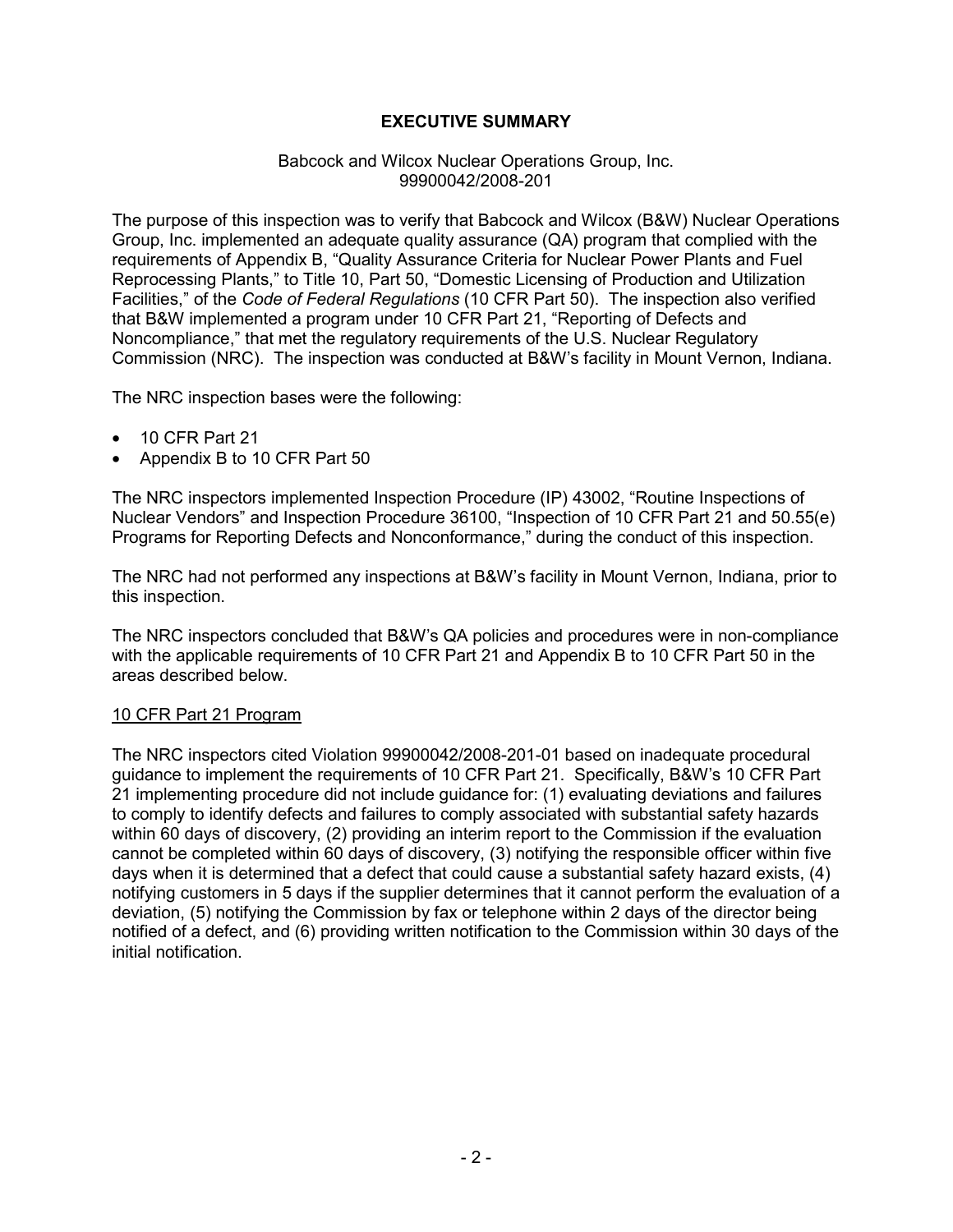# Control of Purchased Material, Equipment, and Services

The NRC inspectors issued three nonconformances for the failures on the part of B&W to meet the requirements of Criterion VII, "Control of Purchased Material, Equipment, and Services," of Appendix B to 10 CFR Part 50. The NRC inspectors issued Nonconformance 99900042/2008-201-02 in response to B&W's failure to provide documented evidence of its supplier's ability to provide items or services in accordance with the applicable procurement, regulatory, and American Society of Mechanical Engineers (ASME) Code requirements. The NRC inspectors issued Nonconformance 99900042/2008-201-03 in response to B&W's failure to evaluate a supplier and place them on the Approved Suppliers List prior to procurement. The NRC inspectors issued Nonconformance 99900042/2008-201-04 in response to B&W's failure to perform required source inspections and retrieve Source Inspection/Waiver Request forms to document a waiver of the source inspection from B&W to the supplier.

### Control of Measuring and Test Equipment

The NRC inspectors issued Nonconformance 99900042/2008-201-05 for B&W's failure to implement its procedures to control measuring and test equipment as required. The NRC inspectors identified two examples of this nonconformance.

### Handling, Storage, and Shipping

The NRC inspectors issued Nonconformance 99900042/2008-201-06 for B&W's failure to provide documented evidence of its preventive maintenance program and failure to adopt and implement adequate procedures to control handling equipment as required.

## Nonconforming Materials, Parts, or Components

The NRC inspectors issued Nonconformance 99900042/2008-201-07 for B&W's failure to establish and implement procedures to notify affected organizations, including suppliers and customers, of nonconforming conditions.

#### Corrective Action

The NRC inspectors issued two nonconformances for failures on the part of B&W to meet the requirements of Criterion XVI, "Corrective Action," of Appendix B to 10 CFR Part 50. The NRC inspectors issued Nonconformance 99900042/2008-201-08 for B&W's failure to document all nonconformances related to activities such as internal audits, customer audits, or surveys on a Corrective Action Request as required. The NRC inspectors issued Nonconformance 99900042/2008-201-09 for B&W's failure to maintain and use performance trend data in its corrective action program.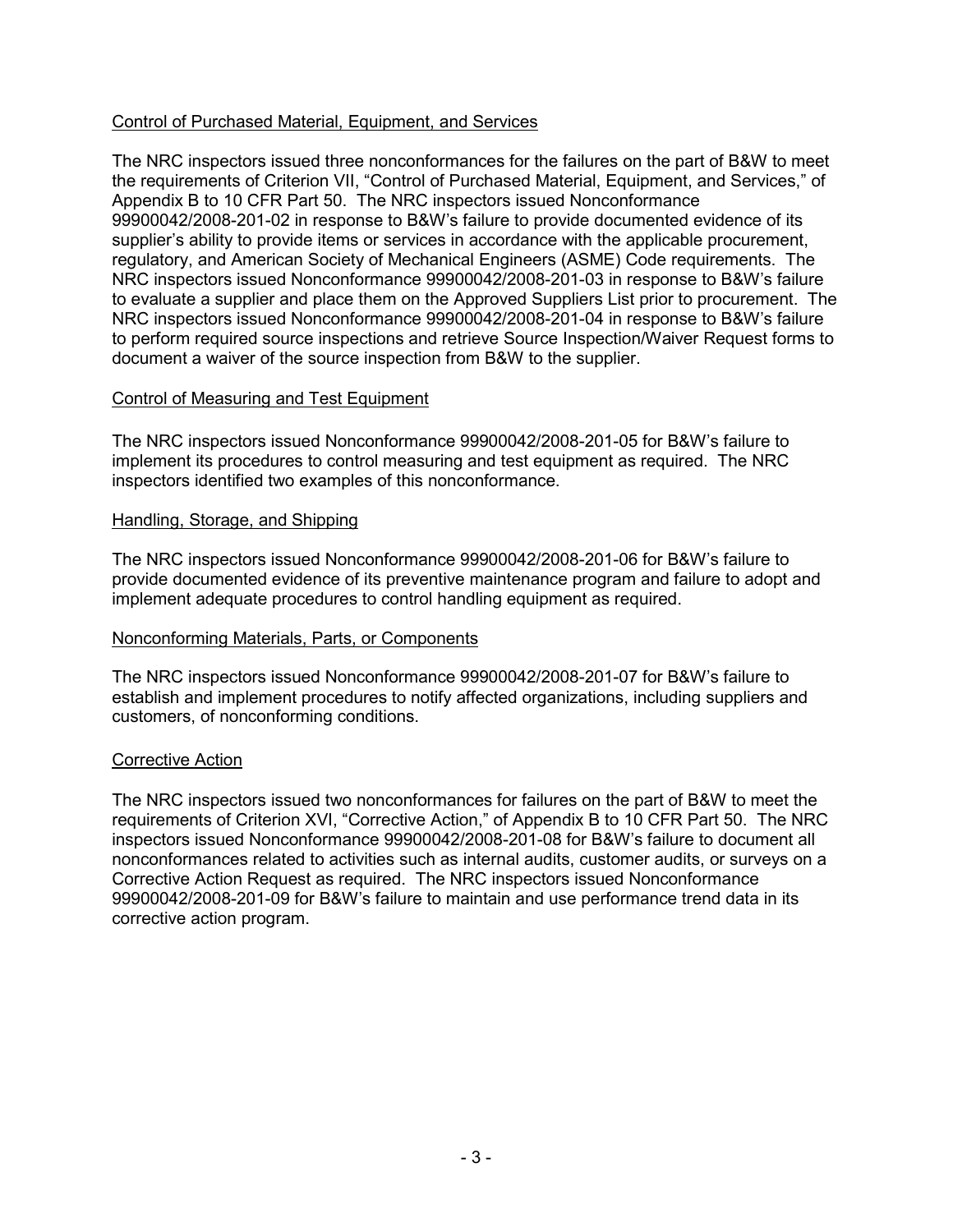# 1. 10 CFR Part 21 Program

## a. Inspection Scope

 The NRC inspectors reviewed the B&W Quality Assurance Program Manual (QAPM) and implementing policies and procedures that govern the 10 CFR Part 21 process, including Procedure NE/C-1716-04-Q, "Reporting of Defects and Noncompliance Concerning Substantial Safety Hazards (10 CFR Part 21) Ohio Administrative Code Department of Health Chapter 3701:1-38-23 General Radiation Protection Standards for Sources of Radiation (ODH 3701)," Revision 7, dated August 31, 2007. The NRC inspectors also discussed the 10 CFR Part 21 process with members of B&W's management and technical staff and sampled B&W's 10 CFR Part 21 program implementation activities.

# b. Observations and Findings

# b.1 10 CFR Part 21 Procedure and Implementation

Procedure NE/C-1716-04-Q outlined the process used at B&W for the reporting of defects and nonconformance discovered by B&W or reported to B&W by its suppliers or customers. The procedure provided for the review of such deviations by the Works Quality Control Manager, who decides whether any identified deviation is a defect or a failure to comply. Upon evaluation of B&W's 10 CFR Part 21 implementation activities, the NRC inspectors learned that B&W had not performed any 10 CFR Part 21 evaluations.

The NRC inspectors determined that Procedure NE/C-1716-04-Q did not address all the requirements of 10 CFR Part 21.21, "Noticed of Failure to Comply or Existence of a Defect and Its Evaluation." Specifically, Procedure NE/C-1716-04-Q did not specify the requirement of: 1) paragraph 21.21(a)(1) for evaluating deviations and failures to comply to identify defects and failures to comply associated with substantial safety hazards as soon as practicable, and, in all cases within 60 days of discovery, in order to identify a reportable defect or failure to comply that could create a substantial safety hazard, were it to remain uncorrected; 2) paragraph  $21.21(a)(2)$  for preparing an interim report and submitting it to the Commission in writing through the director or responsible officer within 60 days of discovery of the deviation or failure to comply, if the evaluation cannot be complete within 60 days of discovery; 3) paragraph 21.21(a)(3) for ensuring that a director or responsible officer is informed as soon as practicable, and, in all cases, within 5 working days after completion of the evaluation of a deviation or failure to comply where it was determined that the deviation or failure to comply is a defect that could cause a substantial safety hazard; 4) paragraph 21.21(b) for informing the purchasers or affected licensees within 5 working days when the supplier determines that it does not have the capability to perform the evaluation to determine if a defect exists; 5) paragraph  $21.21(d)(3)(i)$  for initially notifying by facsimile the NRC Operations Center or by telephone within 2 days following receipt of information by the director or responsible officer on the identification of a defect or a failure to comply; and 6) paragraph 21.21(d)(3)(ii) for providing a written notification to the NRC within 30 days following receipt of information by the director or responsible corporate officer on the identification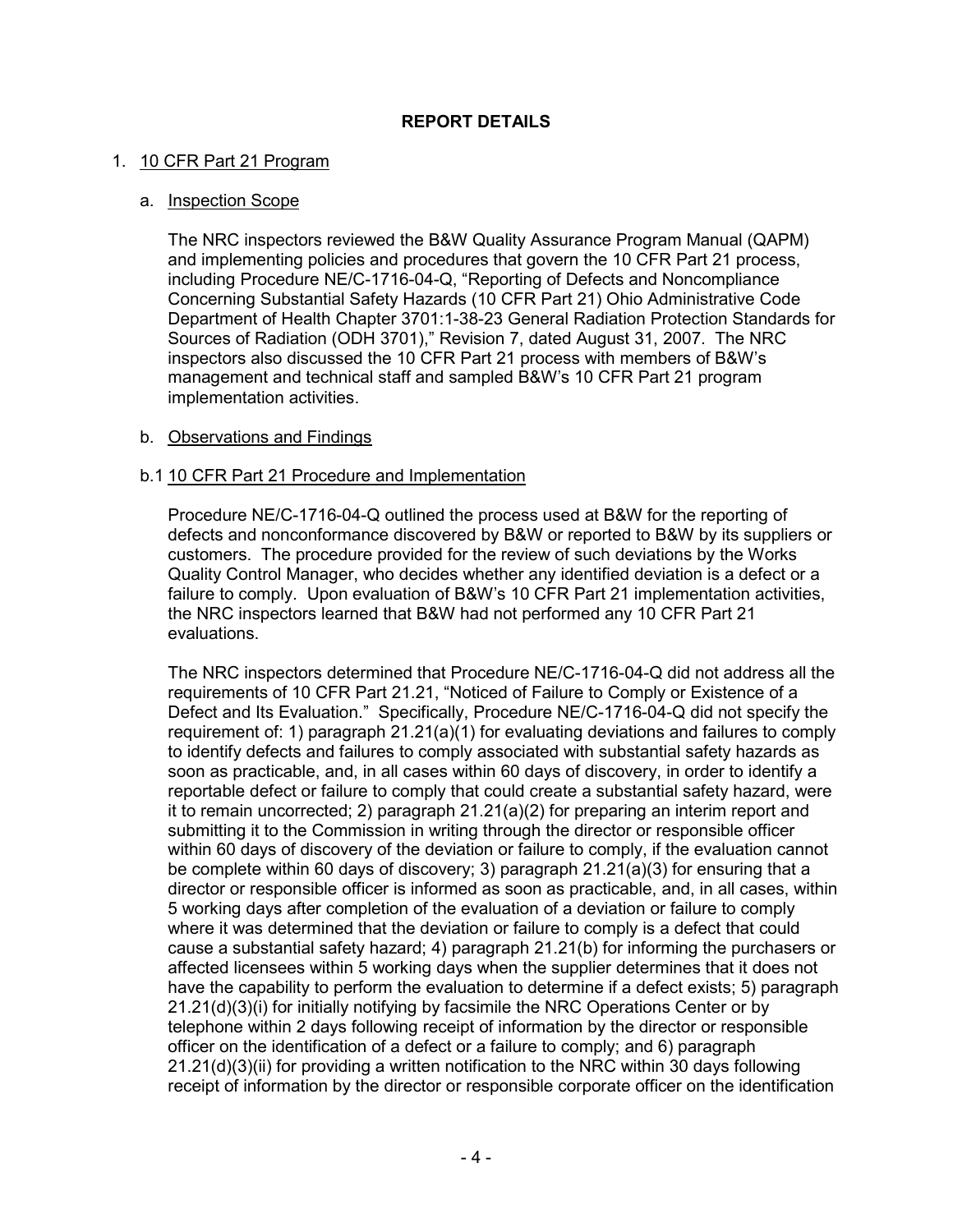of a defect or failure to comply. The NRC inspectors identified this issue as Violation 99900042/2008-201-01.

c. Conclusions

Except for the examples identified in Violation 99900042/2008-201-01, the NRC inspectors concluded that the B&W 10 CFR Part 21 program is consistent with regulatory requirements.

# 2. Control of Purchased Material, Equipment, and Services

# a. Inspection Scope

The NRC inspectors reviewed the B&W QAPM, policies, and implementing procedures that govern the control of purchased material, equipment, and services to verify compliance with the quality assurance requirements of Criterion VII of Appendix B to 10 CFR 50. Specifically, the NRC inspectors reviewed the following policies and procedures established by B&W to select, qualify, and oversee vendors supplying basic components, as described in the following procedures:

- B&W QAPM Policy Number 12-QA-07, "Control of Purchased Items and Services" Revision 10, dated January 28, 2008
- Procedure NE/C-1722-02-Q, "Supplier Evaluations," Revision 4, dated May 27, 2008
- Procedure NE/C-1711-02-Q, "Supplier Source Inspection," Revision 1, dated June 20, 2007.

The NRC inspectors also reviewed a sample of source reviews, receipt inspection reviews, material procurement documents, and external audits to evaluate the adequacy of B&W's measures for verifying the attributes and quality of purchased material.

# b. Observations and Findings

# b.1 Policies and Procedures for Vendor Qualification

Policy Number 12-QA-07 of B&W's QAPM stated, in part, that the Material Manager was responsible for supplier evaluation and selection, source inspection, receiving inspection, and acceptance of material, equipment, and services to be used in the fabrication of items on contracts invoking the ASME Boiler and Pressure Vessel Code. Procedure NE/C-1722-02-Q identified the requirements for evaluations of suppliers prior to addition to the Approved Supplier List.

B&W is an ASME N-type Certificate Holder. Due to this certificate, the 2007 ASME Code requires B&W to comply with the basic requirements and supplements of ASME NQA-1-1994, "Quality Assurance Requirements for Nuclear Facility Applications." Supplement 7S-1 to NQA-1-1994, "Supplementary Requirements for Control of Purchased Items and Services," described the three acceptable methods for evaluating the capability of suppliers to provide items or services in accordance with the requirements of the purchase document. Supplement 7S-1 to NQA-1-1994 also required these methods to be documented. Documentation of this evaluation represents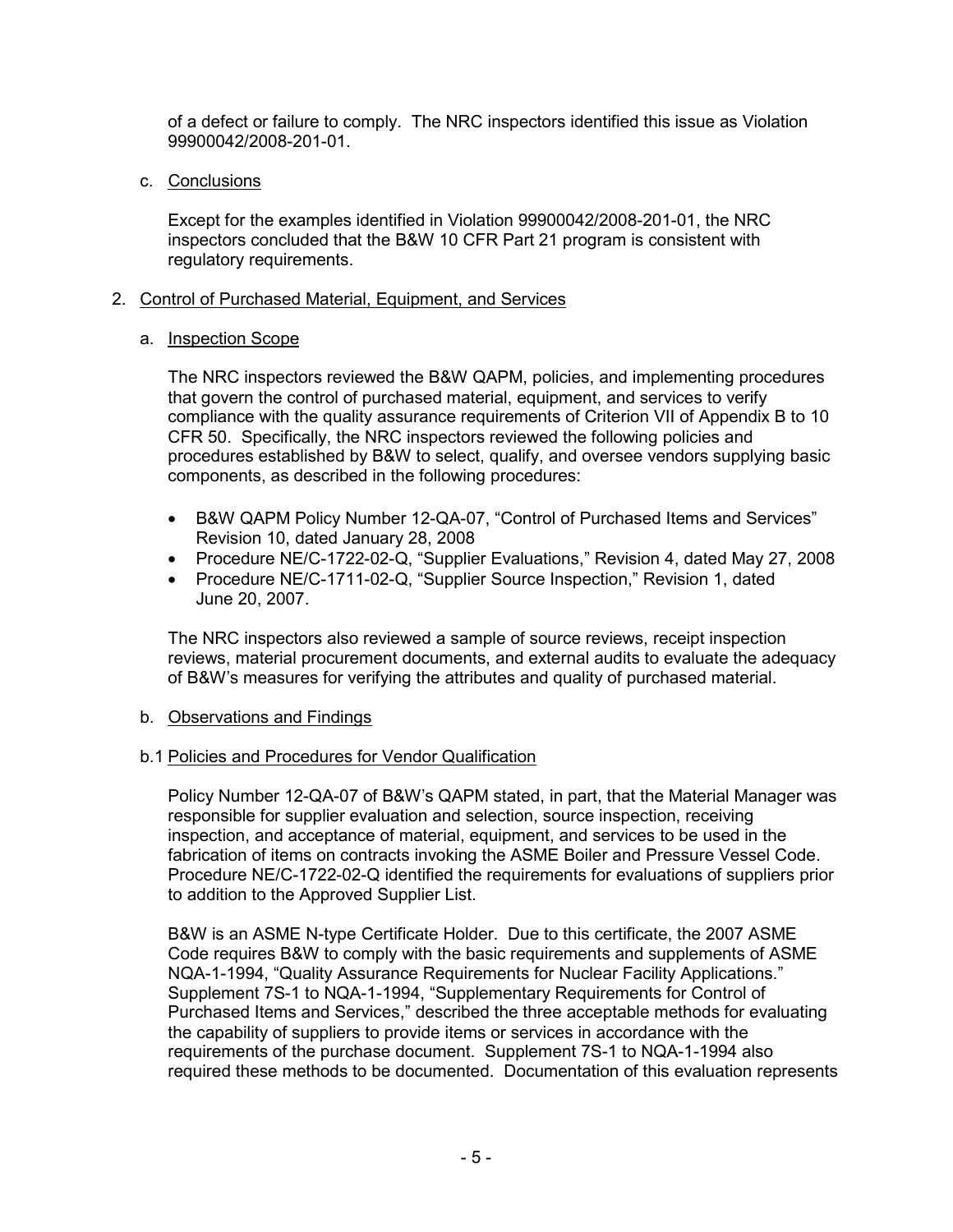the basis for the Certificate Holder's approval of the supplier's QA program and implementation.

The NRC accepts ASME accreditation as evidence that the holder of the accreditation has a documented QA program that meets the requirements of Appendix B to 10 CFR 50. However, this recognition applies only to programmatic aspects of the QA programs, and holders of operating licenses and construction permits, as well as their contractors (e.g., B&W), are still responsible for ensuring that the suppliers are effectively implementing their approved QA programs. This implementation evaluation should be accomplished and documented through one or more of the three methods identified in NQA-1-1994. The provisions in Procedure NE/C-1722-02-Q, which allowed for suppliers to be added to the Approved Supplier List based on a customer waiver, a catalog or off the shelf item, or because the supplier has an ASME Code certification, are not allowances permitted by NQA-1 Supplement 7S-1.

The NRC inspectors found that Policy Number 12-QA-07 of the B&W QAPM allowed B&W to place ASME Quality Systems Certificate holders on the Approved Supplier List and procure from the supplier without sufficient evaluation of the implementation of the supplier's QA program. Additionally, the B&W Procedure NE/C-1722-02-Q allowed the Supplier Quality department to place a supplier on the Approved Supplier List when the supplier met additional allowances outside the quality manual. The NRC inspectors found that B&W added AREVA NP Inc. to the Approved Suppliers List and contracted AREVA NP Inc. to supply safety-related weld wire without sufficient documented evidence of its capability to provide items or services in accordance with the technical and quality requirements of the purchase documents. This failure of B&W to provide documented evidence of its supplier's ability to provide items or services in accordance with the applicable procurement, regulatory, and ASME Code requirements has been identified as an example of Nonconformance 99900042/2008-201-02.

## b.2 Maintenance of the Approved Supplier List

According to Policy Number 12-QA-07 of the B&W QAPM and Procedure NE/C-1722-02-Q, the Approved Supplier List was maintained and distributed by Supplier Quality and periodically updated. Supplier Quality also had the responsibility for reviewing the results of the audits and approving the addition and deletion of suppliers to/from the list.

In addition, the NRC inspectors observed that thermocouples used during the intermediate postweld heat treatment process for the Diablo Canyon Replacement Reactor Vessel Head (RRVH) project were procured from TE Wire and Cable, LLC. TE Wire and Cable, LLC was not listed on the B&W Approved Supplier List. B&W failed to follow the QAPM and Procedure NE/C-1722-02-Q which required B&W to evaluate the supplier's ability to meet the ASME code quality requirements before procurement. The use of the nonqualified thermocouples during the heat treatment process made the adequacy of the heat treatment process indeterminate as discussed in Section 3 of this report. This failure to comply with procedures affecting the quality of B&W's control of purchased materials, items, and services has been identified as Non-Conformance 99900042/2008-201-03.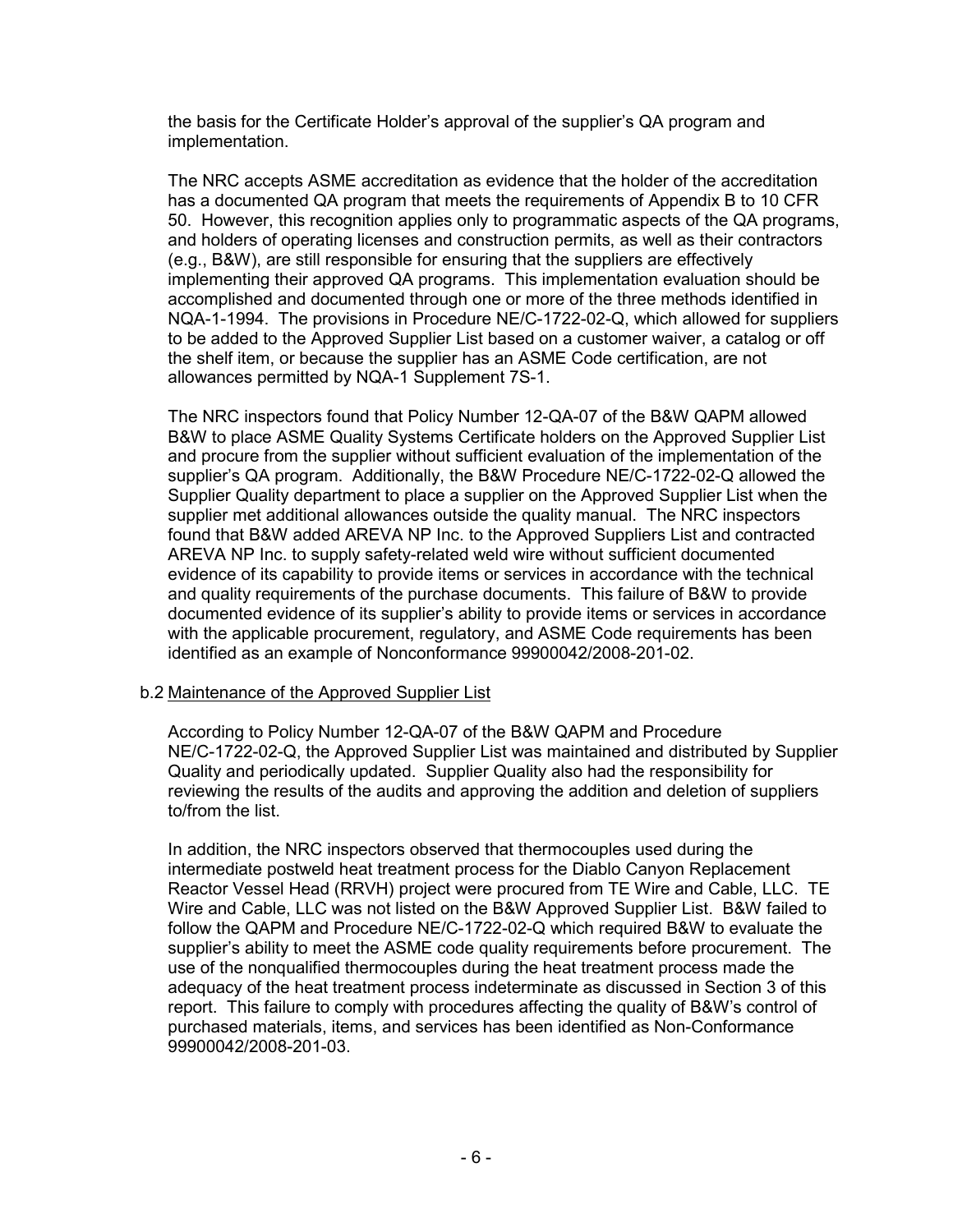## b.3 Review of Purchase Orders

The NRC inspectors reviewed a sample of purchase orders for items, services, and calibrations for the Diablo Canyon RRVH project. Purchase orders for mechanical services and testing services appropriately included clauses invoking the provisions of 10 CFR Part 21 and requiring the supplier to conduct the work under its 10 CFR Part 50, Appendix B QA program. The NRC inspectors noted that change orders requiring the vendor to comply with the requirements of 10 CFR Part 21 and the vendors Appendix B QA Program were dated months after the original purchase order date had been issued. The original purchase orders were found to be inadequate by a customer and B&W had opened a Corrective Action Report (CAR) noting that these purchase orders for safetyrelated services were not adequate since they did not invoke the relevant regulatory requirements. Part of the corrective action completed by B&W was to issue corrections to the affected purchase orders to add the needed clauses. Also, since the work had already been completed before the purchase orders were changed to invoke these requirements, B&W was in the process of completing corrective actions to verify that the services had been conducted in accordance with the requirements of Appendix B to 10 CFR Part 50 and 10 CFR Part 21.

### b.4 Source and Receipt Inspections

Policy Number 12-QA-07 of the B&W QAPM provided the necessary requirements for the use of source verifications (inspections) and review of Certificates of Conformance to support the acceptance of an item or service. Procedure NE/C-1711-02-Q provided the requirements for the completion of a supplier source inspection and allowed for the ability to waive the source inspection. However, Procedure NE/C-1711-02-Q did not provide guidance for the allowances in which a waiver was able to be granted for source inspections which were a requirement of a purchase order. Since the QAPM allowed for a combination of supplier certification and source verification or receipt inspections to accept an item, B&W was able to accept an item or service without a source inspection, however, both certification and receipt inspections must be completed instead. This requirement was not delineated in Procedure NE/C-1711-02-Q. If a source inspection was required, NE/C-1711-02-Q stated that a Source Inspection/Waiver Request form must be completed whether an inspection was completed or a waiver was granted.

Contrary to above, Procedure NE/C-1711-02-Q did not include guidance for a source inspection waiver granted when source inspections were a requirement of a purchase order. Furthermore, the NRC inspectors found that source inspections had not been conducted for nine purchase orders for Westmoreland Mechanical Testing even though the purchase order required that source inspections be conducted by B&W nor were Source Inspection/Waiver Request forms available during the inspection to document a waiver of the source inspection. Inadequate procedure guidance and the failure to generate and maintain the Source Inspection/Waiver Request forms have been identified as Nonconformance 99900042/2008-201-04.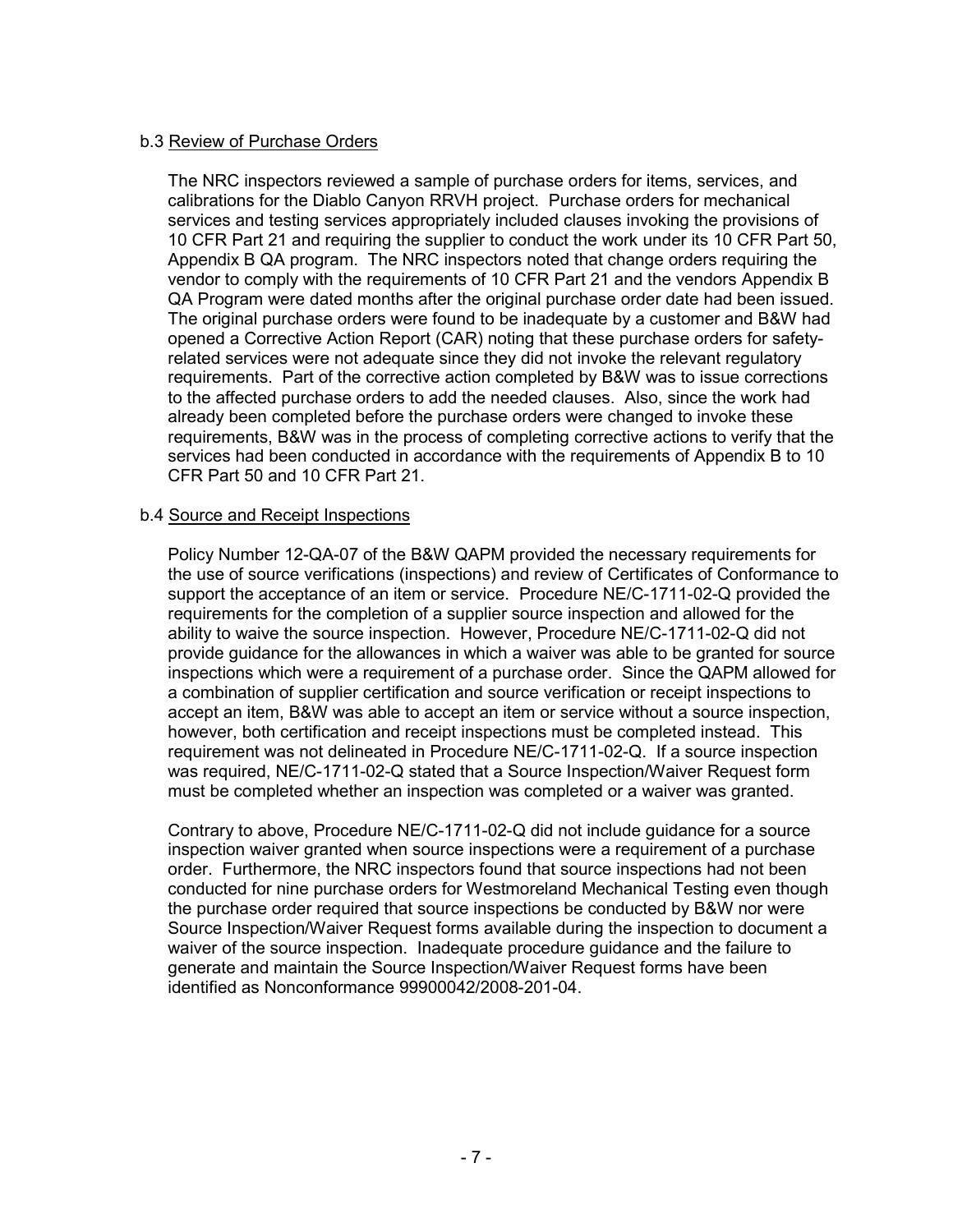## b.5 Review of Vendor Audit Reports

For a sample of reports from audits that B&W conducted of its suppliers, the NRC inspectors verified that during such audits, B&W adequately evaluated the vendor's compliance with the applicable requirements of ISO/IEC 17025 or Appendix B to 10 CFR Part 50, 10 CFR Part 21, and ASME Code Section III, "Rules for Construction of Nuclear Facility Components." The NRC inspectors also verified that audit methods of evaluation or checklists were prepared and completed for the audit and contained sufficient objective evidence to support the conclusions made by B&W. The NRC inspectors also verified that the scope of supply identified in the B&W Approved Supplier List database was consistent with the materials supplied to B&W by each vendor in the sample population.

## c. Conclusions

Except for the issues identified in Nonconformances 99900042/2008-201-02, 99900042/2008-201-03, and 99900042/2008-201-04, the NRC inspectors concluded that B&W's policies and procedures for procurement control comply with the QA requirements of Criterion VII of Appendix B to 10 CFR Part 50 and that B&W personnel were effectively implementing these policies and procedures.

## 3. Control of Special Processes

# a. Inspection Scope

The NRC inspectors reviewed the B&W QAPM policies and implementing procedures that govern the control of special processes to verify compliance with the QA requirements of Criterion IX, "Control of Special Processes," of Appendix B to 10 CFR Part 50. The NRC inspectors reviewed the following sections of the B&W QAPM, implementing procedures and supporting documentation:

- Policy Number 12-QA-09, "Control of Processes," Revision 10, dated January 28, 2008
- Policy Number 12-QA-10, "Inspection," Revision 10, dated January 28, 2008
- Policy Number 12-QA-11, "Test Control," Revision 8, dated January 28, 2008
- Areva Technical Document 08-9025240-003, "Certified Design Specification, Replacement Reactor Vessel Closure Head, Pacific Gas & Electric, Diablo Canyon, Units 1 & 2," Revision 3, dated March 13, 2008
- Technical Procedure 12-3-HT-11, "Stress Relief of Carbon and Low Alloy Steels for Commercial Applications," Revision 7, dated August 19, 2003
- Technical Procedure 12-3-HGL-4, "Hydrostatic Testing ASME Vessels," Revision 4, dated February 3, 2006.

The NRC inspectors also reviewed procedures and technical documents that implement these QA requirements, discussed related items with B&W project personnel, and observed ongoing work activities. At the time of the inspection, work was proceeding on fabrication of two RRVHs for Diablo Canyon, under commercial contract to AREVA NP, Inc.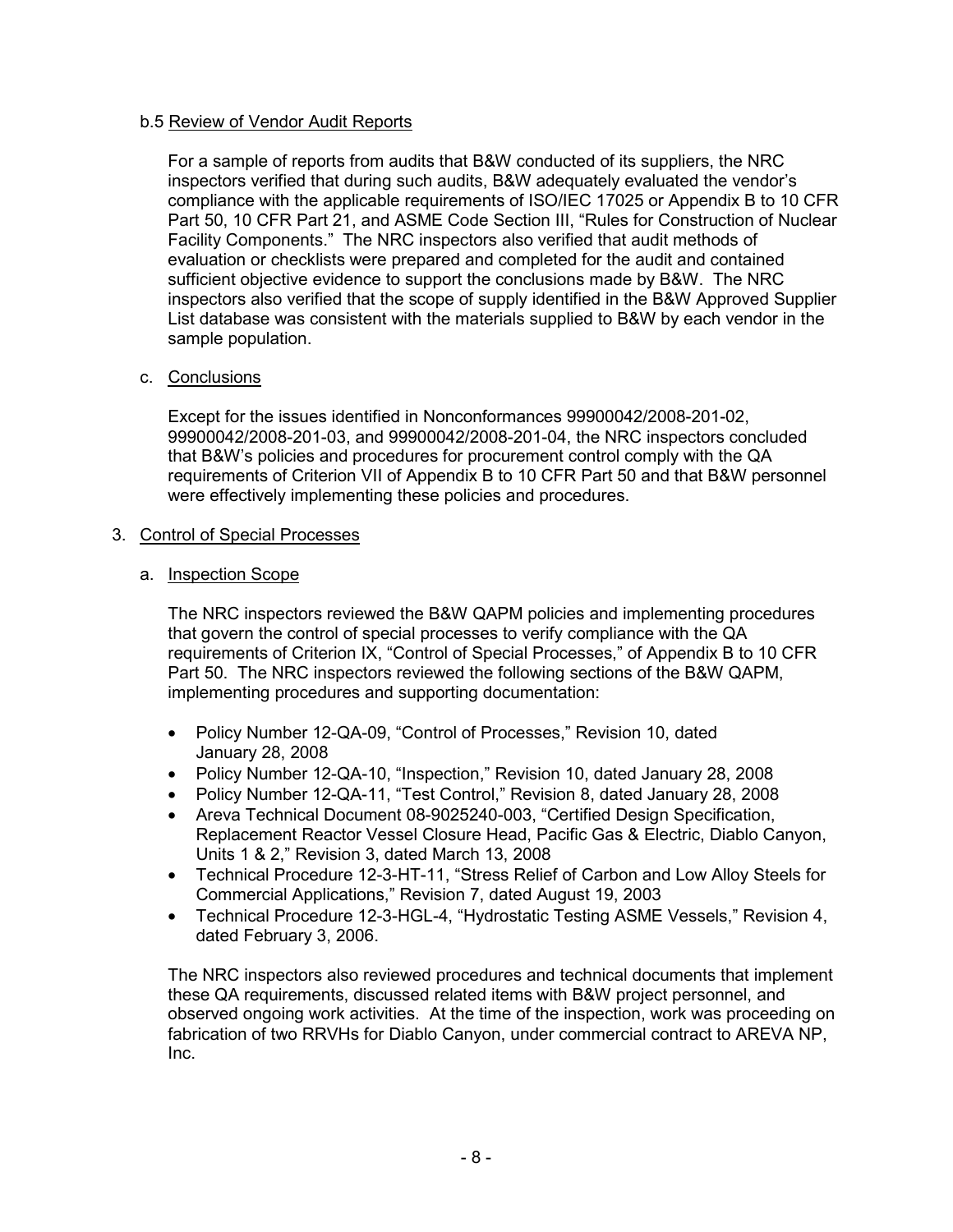## b. Observations and Findings

The B&W QAPM established the administrative policies to assure compliance with Section III, Division 1 of the ASME Code, Appendix B to 10 CFR Part 50, and NQA-1 requirements when constructing items for contracts invoking the ASME Code and supplying materials in accordance with the ASME Code. QAPM Policy Number 12-QA-09 described the control of special processes, which include welding, nondestructive examination (NDE), and heat treatment. B&W's QAPM Policy Number 12-QA-10 described requirements for inspection, including development of technical documents and drawings referenced in the Manufacturing Process Plan. Inspection plans and technical procedures controlled all dimensional verifications and NDE testing associated with the fabrication of components. QAPM Policy Number 12-QA-11 described the control of tests for verifying conformance of an item to ASME Code or contract requirements, such as hydrotests, to ensure that items conformed to specified requirements and to demonstrate that the items would perform satisfactorily in service.

# Welding

The NRC inspectors discussed welding personnel training, procedures, and processes with the senior welding engineer and determined that all welding on ASME Code materials and fabrication of ASME Code items was performed by qualified welders and welding operators in accordance with approved welding procedure specifications, which were qualified in accordance with ASME Code, Section III. The NRC inspectors reviewed eight weld data packages for the weld filler material used in fabrication of the RRVH project. The weld packages included documentation for Inconel Type 52 and 152 for welding electrodes, E309L-16 for welding electrodes, strip/flux combination for SS 309L weld metal overlay, and material/chemistry certification by the customer and subsequent documentation by B&W.

# Nondestructive Examination

The NRC inspectors discussed NDE welding personnel training, procedures, and processes with the Level III inspector, who was responsible for examination of NDE personnel and development of NDE inspection procedures. NDE inspection procedures applicable to the RRVHs included penetrant testing (PT), magnetic particle testing (MT), and ultrasonic testing (UT). No inspection activities or process hold points were observed for the RRVH project, but relevant work documentation, evidencing completed visual and PT examination, were available, examined, and found satisfactory and in conformance with applicable procedures. Inspection and test certification files for project NDE personnel were satisfactory and covered the inspection activities required by contract.

# Heat Treatment

The NRC inspectors discussed the intermediate postweld heat treatment process with B&W personnel and noted that the thermocouples were attached to the Unit 2 RRVH in accordance with Procedure 12-3-HT-1 to assure uniform temperature distribution for the furnace zone and/or furnace load. Redundant thermocouples were installed and monitored to reduce temperature differentials and assure uniform heating of the Unit 2 RRVH. Temperatures were recorded on an automatic strip chart recorder and automatically printed out as a permanent record of the heat treatment process. As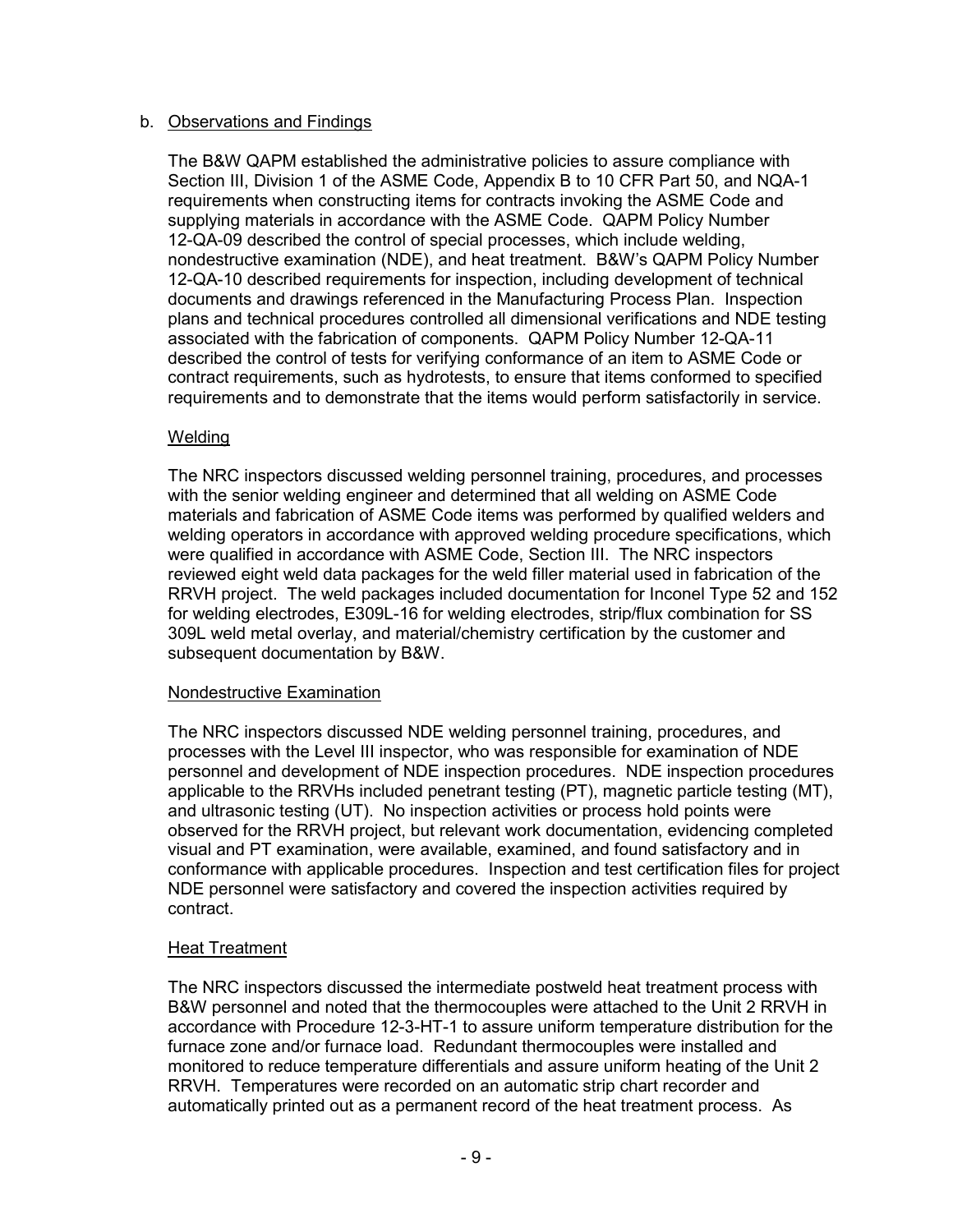described in Section 2 of this report, the NRC inspectors identified that the thermocouples used in the intermediate postweld heat treatment process were purchased from an unqualified supplier. The use of the nonqualifed thermocouples during the heat treatment process made the adequacy of the heat treatment process indeterminate. When the NRC inspectors notified B&W of this issue, B&W immediately proceeded to generate a CAR and began evaluating the adequacy of the intermediate postweld heat treatment process of the Unit 2 RRVH. B&W had not completed the CAR or the evaluation of the adequacy of the heat treatment process at the conclusion of the inspection. Therefore, the NRC inspectors were not able to review any documentation associated with the use of nonqualified thermocouples and their impact on the adequacy of the heat treatment process.

# Hydrostatic Testing

The NRC inspectors discussed project controls and fabrication activities with the project manager for the RRVHs. Following final machining, and welding of the RRVH lifting lugs, B&W planned to hydrostatic test the RRVHs in accordance with ASME Code requirements. At the time of the inspection, B&W had not yet developed a contract specific hydrostatic test procedure, but the general hydrostatic test requirements of the ASME Code, as described in Procedure 12-3-HGL-4 and the Areva contract design specification 08-9025240-003, were reviewed and found to provide a satisfactory technical basis for conformance with applicable regulatory requirements.

# Unit 1 RRVH

At the time of the inspection, manufacturing operations associated with the Unit 1 RRVH, including automatic and manual welding of strip cladding and associated inspections were being performed at one work station with the dome mounted vertically in a large positioning turn table. Cladding of the dome had been completed and the NRC inspectors observed the weld overlays. The NRC inspectors also observed preparation of RRVH lifting lugs and support lugs for installation. Visual and dimensional verifications associated with these operations had been completed and routine grinding operations were in progress. Procedures, drawings, and work documents were available at the work station and found to be satisfactory.

## c. Conclusions

The inspectors found the welding, inspection, and testing personnel to be knowledgeable, qualified, and certified to ASME Code requirements and fabrication activities were conducted in accordance with the contract specifications and with B&W QAPM and implementing procedures. However, the NRC inspectors identified that the thermocouples used in the intermediate postweld heat treatment process were purchased from an unqualified supplier. This issue is described in Nonconformance 99900042/2008-201-02 in Section 2 of this report.

## 4. Control of Measuring and Test Equipment

## a. Inspection Scope

The NRC inspectors reviewed the B&W QAPM and implementing policies and procedures that govern the control of measuring and test equipment (M&TE) to assure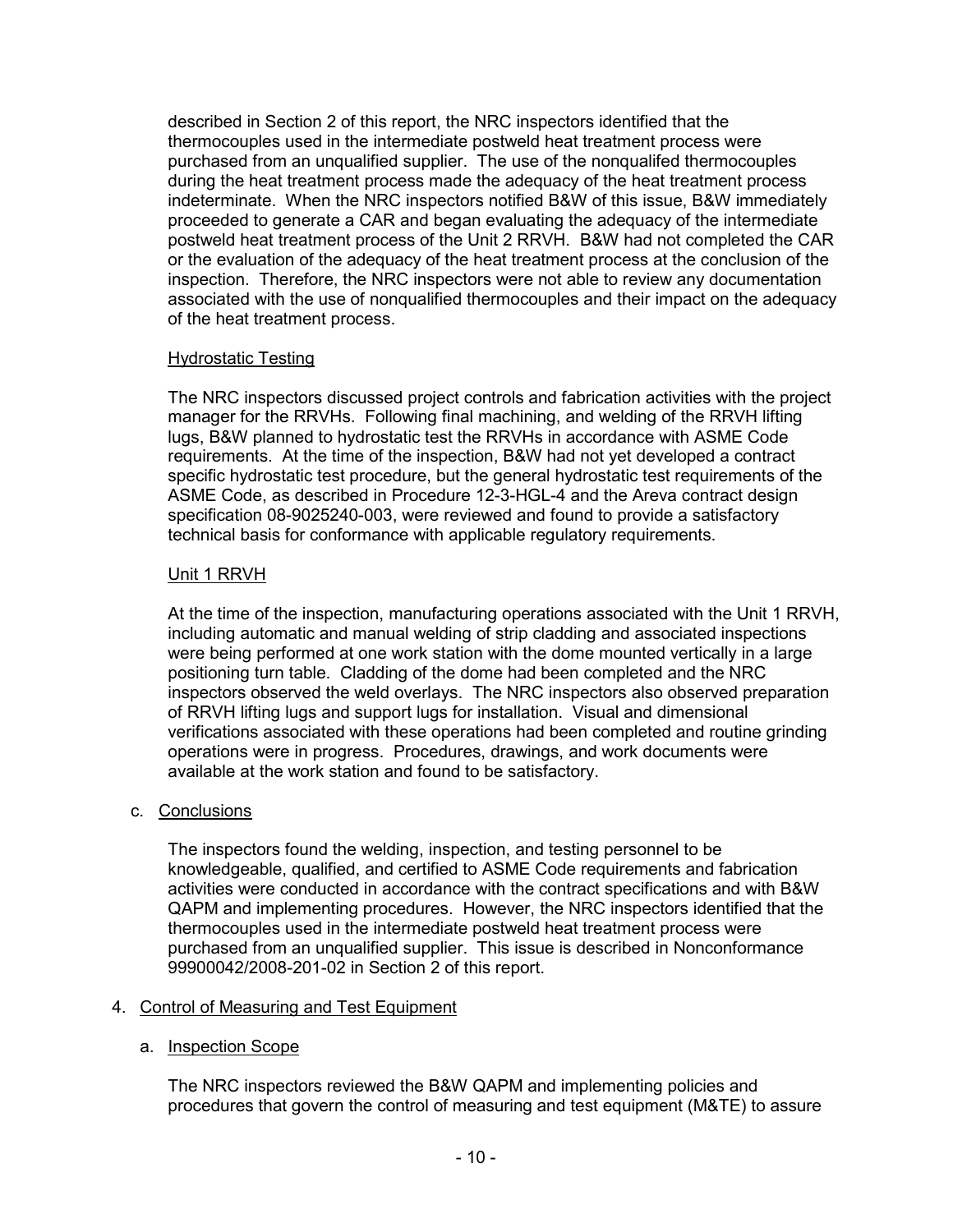that the guidelines provided an adequate description of the process and implementation consistent with the requirements of Criterion XII, "Control of Measuring and Test Equipment," of Appendix B to 10 CFR Part 50. Within the scope of this area of the inspection, the NRC inspectors reviewed the following procedures and records:

- B&W QAPM Policy Number 12-QA-12, "Control of Measuring and Test Equipment," Revision 11, dated January 28, 2008
- B&W Gage Room Operational Manual (GROM), "Gage Control," Revision 20, dated February 12, 2008
- Technical Procedure 12-3-GEM-8, "Calibration of Temperature Measuring Equipment," Revision 13, dated August 21, 2006
- Technical Procedure 12-3-WQI-120, "Storage and Handling of Electrodes, Flux, and Filler Wire for Commercial ASME Contracts B&W," Revision 1, dated August 29, 2005.

# b. Observations and Findings

Policy Number 12-QA-12 described the requirements and responsibilities for the control of M&TE. The policy also stated that B&W would identify and segregate the out-oftolerance M&TE in a controlled area until the equipment was re-calibrated in accordance with the GROM.

Section 3(a) of the B&W GROM, stated, in part, that gages that had not been used between calibration cycles, may have its calibration cycle repeated without recalibration. If the calibration cycle is repeated, this calibration may be extended up to two cycles as long as the gage had not been used.

Technical Procedure 12-3-GEM-8, stated, in part, that analog type instruments shall be calibrated using a minimum of three calibration points, each point within the first and last 10 percent of the scale range and one point at or near the mid-range.

Technical Procedure 12-3-WQI-120, stated, in part, that electrodes in heated storage will be stored in separate ovens maintained between 225 to 300 degrees Fahrenheit.

The NRC inspectors noted that Policy Number 12-QA-12 adequately defined the responsibilities for the maintenance, control, calibration, record documentation, and identification of M&TE used in activities affecting quality. The NRC inspectors reviewed a representative sample of calibration records identified on inspection reports and manufacturing plans for Diablo Canyon RRVH project and verified that the calibration records were in accordance with procedures related to M&TE control.

Based on its review, the NRC inspectors identified two examples in which B&W failed to implement its procedures to control measuring and test equipment as required. Specifically:

(1) The NRC inspectors noted that the calibration for the 2-inch – 12-inch inside diameter micrometer set, serial number U2-7558, had been extended for two consecutive calibration cycles. The calibration record for the micrometer set indicated that the micrometer set was "not used" during the two extended calibration cycles. However, the NRC inspectors identified that the micrometer set had been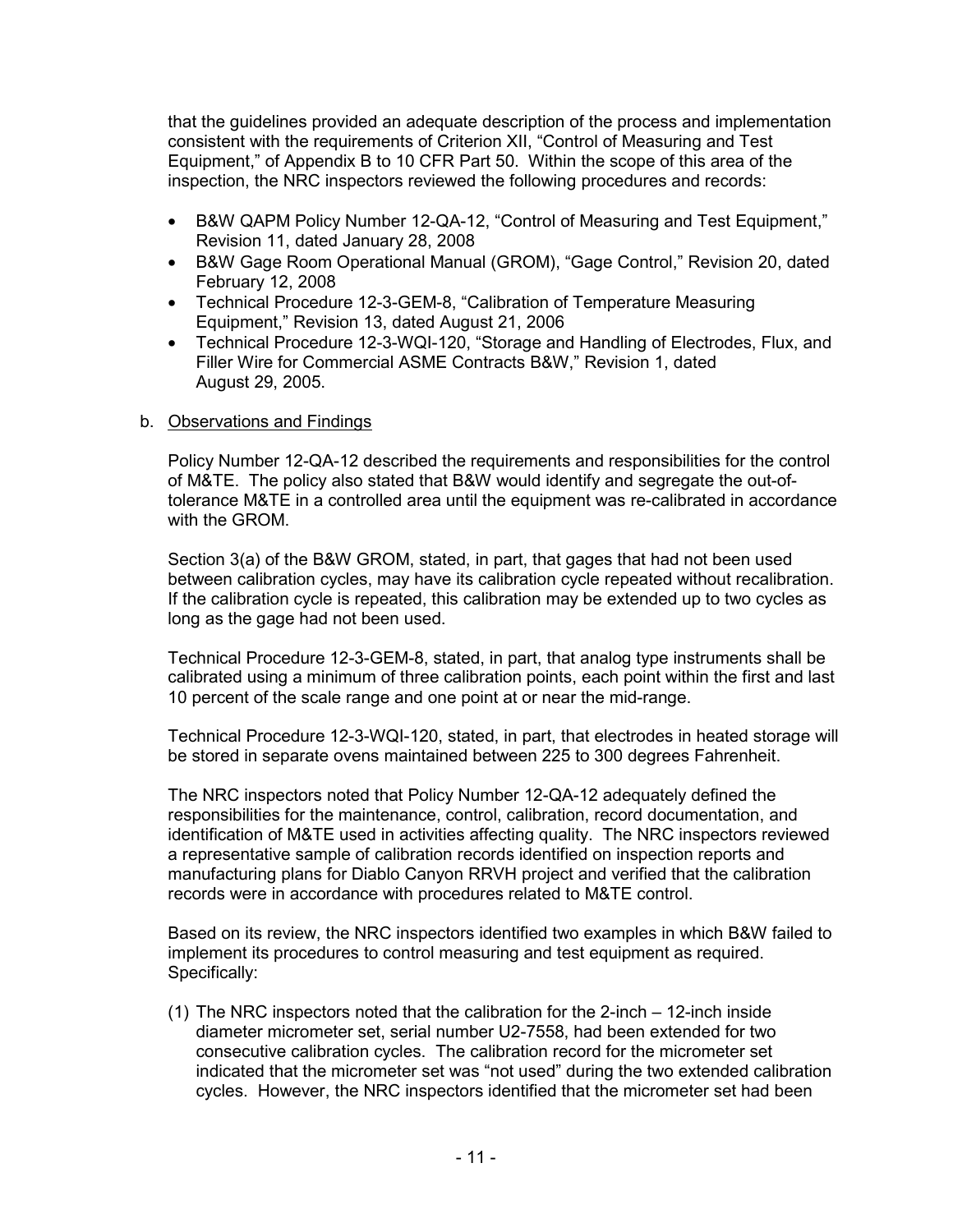used during the first extended calibration cycle, as documented on Inspection Plan Number 1100 of Diablo Canyon RRVH project, and that B&W failed to recalibrate the micrometer set consistent with the GROM. This issue is indentified as an example of failure to comply with MT&E procedures and is part of Nonconformance 99900042/2008-201-05.

- (2) The NRC inspectors noted that the calibration record for the commercial rod oven dial thermometer, gage number 310-1, stated that the thermometer was calibrated. However, the NRC inspectors identified that the thermometer was calibrated only at one calibration point instead of the minimum of three calibration points as required by Technical Procedure 12-3-GEM-8. In addition, the thermometer's calibration failed to meet the temperature requirements specified in Technical Procedure 12-3-WQI-120 as evidenced in the calibration record. This issue is identified as another example of failure to comply with MT&E procedures and is part of Nonconformance 99900042/2008-201-05.
- c. Conclusions

Except for the issues identified in Nonconformance 99900042/2008-201-05, the NRC inspectors concluded that B&W's policies and procedures for control of M&TE comply with the QA requirements of Criterion XII of Appendix B to 10 CFR Part 50 and that B&W personnel were effectively implementing these policies and procedures.

# 5. Handling, Storage, and Shipping

a. Inspection Scope

The NRC inspectors reviewed the B&W QAPM and the applicable implementing policies and procedures that govern the control of handling, storage, and shipping, to verify compliance with the Criterion XIII, "Handling, Storage and Shipping," of Appendix B to 10 CFR Part 50. Within the scope of this area, the NRC inspectors reviewed the following procedures and records:

- B&W QAPM Policy Number 12-QA-13, Handling, Storage, and Shipping," Revision 8, dated January 28, 2008
- Technical Procedure 12-3-GEM-3, "Procedure for Material Handling, Equipment Design, Inspection, Maintenance and Use," Revision 8, dated September 12, 2005
- Technical Procedure NDE(G)-1710-38, "Magnetic Particle Inspection of Crane Hooks and Tooling," Revision 5, dated February 27, 2007.

# b. Observations and Findings

Policy Number 12-QA-13 described the responsibilities and requirements for the control of handling, storage, and shipping of items and components either procured or fabricated by B&W. Section 4.0 of Policy Number 12-QA-13 stated that controls for handling equipment are established and maintained by Plant Services in accordance with an established preventive maintenance program and records shall be maintained by Plant Services to verify compliance with the requirements of the program.

Technical Procedure 12-3-GEM-3 required that an MT examination or an engineering evaluation, where applicable, be conducted annually by qualified personnel and upon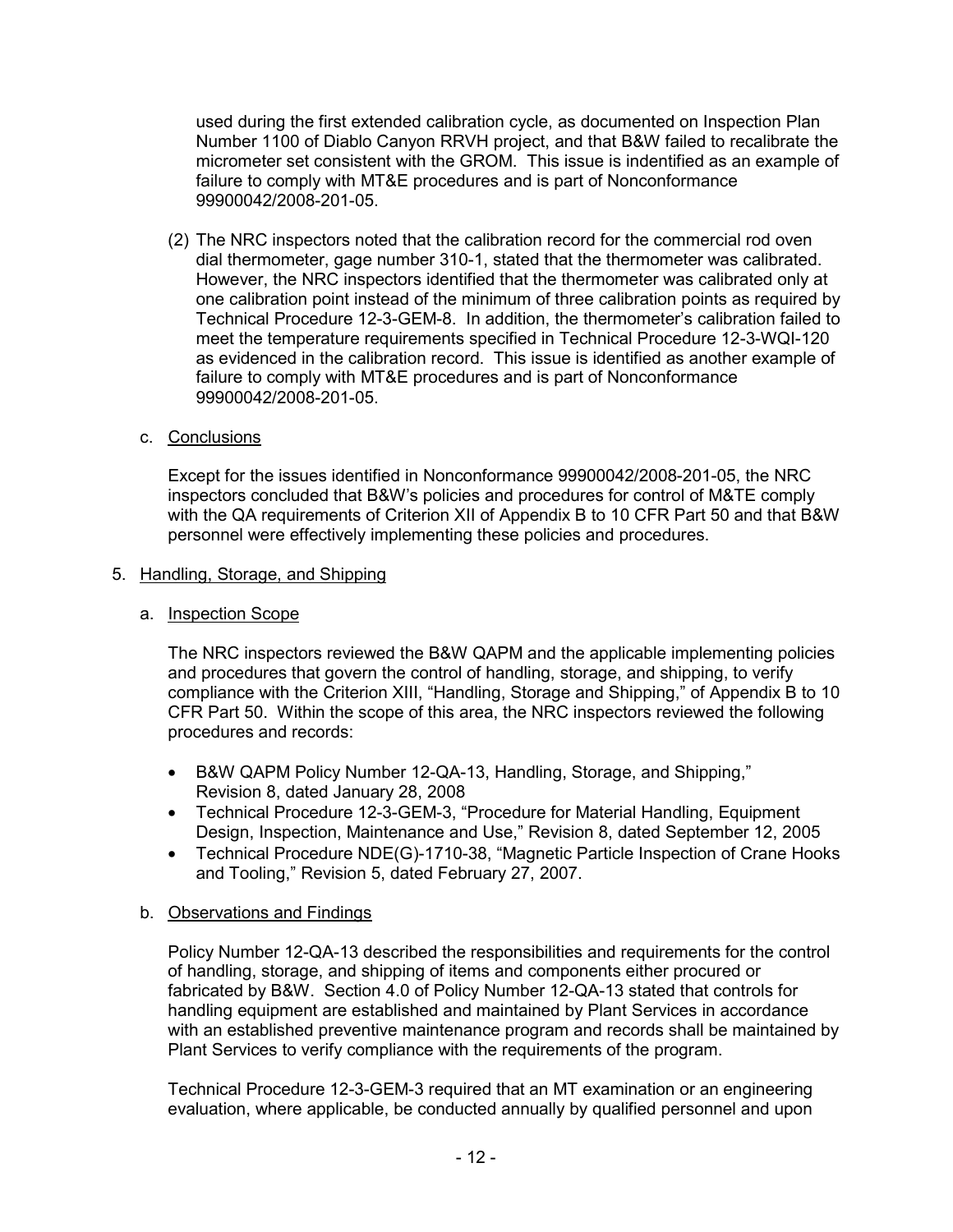completion of each inspection, an MT sticker indicating the due date be applied adjacent to the identification tag. Technical Procedure NDE(G)-1710-38 provided guidelines to be followed when performing an MT examination on crane hooks, welds and/or base material on lifting and handling fixtures (i.e., tooling).

The NRC inspectors verified that the B&W preventive maintenance program for handling and special lifting equipment was performed in accordance with the requirements stated in the QAPM. The NRC inspectors observed that preventive maintenance of handling and lifting equipments was performed in a timely manner and was color coded to show which quarter maintenance was performed. However, during the review of maintenance records of handling and lifting equipments, the NRC inspectors identified a lack of documented evidence of annual maintenance for two crane hooks (serial numbers TL24004 and T8173) and two beams (serial numbers TL33130A and TL33130B). In addition, the NRC inspectors observed that B&W Technical Procedures 12-3-GEM-3 and NDE(G)-1710-38 did not contain the requirement for documenting and maintaining maintenance records as required by Policy Number 12-QA-13. These issues are examples of B&W's failure to keep documented evidence of its preventive maintenance program and to adopt and implement adequate procedures to control handling equipment as required and have been identified as Nonconformance 99900042/2008-201-06.

c. Conclusions

Except for the issues identified in Nonconformance 99900042/2008-201-06, the NRC inspectors concluded that B&W's policies and procedures for control of handling, storage and shipping comply with the QA requirements of Criterion XIII of Appendix B to 10 CFR Part 50 and that B&W personnel were effectively implementing these policies and procedures.

- 6. Nonconforming Materials, Parts, or Components
	- a. Inspection Scope

The NRC inspectors reviewed the B&W QAPM and implementing policies and procedures that govern the control of nonconforming materials, parts, and components to verify compliance with the requirements of Criterion XV, "Nonconforming Materials, Parts, or Components," of Appendix B to 10 CFR Part 50. Specifically, the NRC inspectors reviewed the following documents:

- B&W QAPM Policy Number 12-QA-15, "Control of Nonconforming Items," Revision 9, dated January 28, 2008
- B&W QAPM Procedure Number NE/C-1716-02-Q, "Non-Conforming Material Control," Revision 4, dated August 31, 2005
- B&W Procedure NE/C-1711-01-Q, "Rapid Response Plan (RRP) and Unusual Incidents," Revision 3, dated July 10, 2008
- B&W Procedure NE/C-1008-05-Q, "Manufacturing Plan, Deviation, Variation Notice Preparation and Control," Revision 5, dated June 23, 2008
- B&W Work Instruction QAS-1711-07, "Supplier Source Inspections," Revision 7, dated July 26, 2005.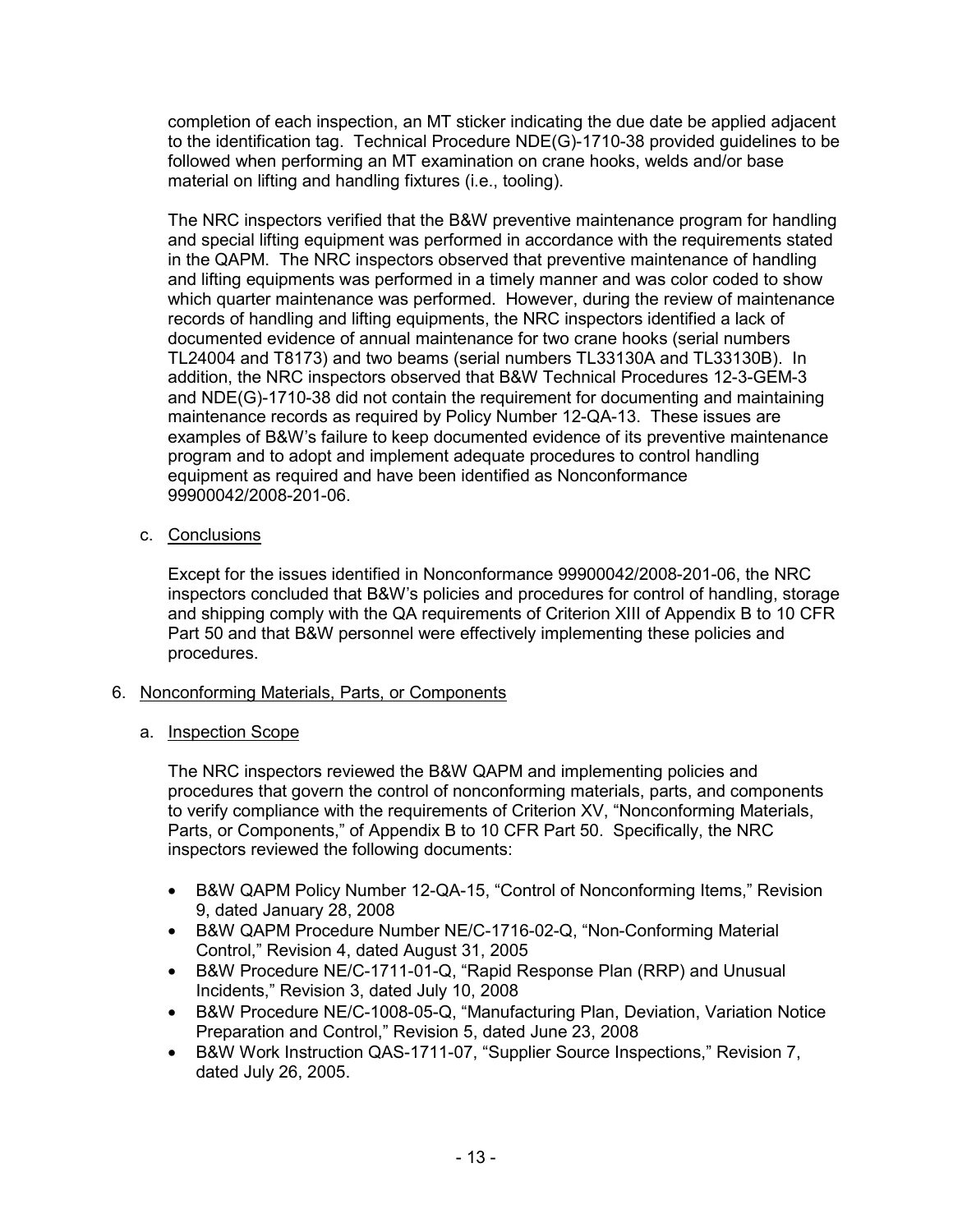The NRC inspectors reviewed the departmental logs of RRPs for all issues associated with the manufacture of RRVHs for the Diablo Canyon project and sampled several RRPs concerning unacceptable indications and incorrect manufacturing conditions related to the RRVHs.

### b. Observations and Findings

### b.1 Policies and Procedures for the Control of Nonconformances

B&W Policy Number 12-QA-15 provided B&W's controls for the identification, documentation, evaluation, segregation, and disposition of items that do not conform to ASME Code, design, or contract requirements. In accordance with this policy, B&W documented all nonconforming conditions on an RRP. Policy Number 12-QA-15 also stated that, in addition to establishing written procedures for the identification, documentation, evaluation, segregation, and disposition of nonconforming items, controls shall also provide for the notification of affected departments or suppliers.

B&W Procedure NE/C-1716-02-Q described the methods B&W used to identify, segregate, and prevent the inadvertent use, assembly, and/or shipment of non-conforming material, parts, and components. The procedure provided references for B&W Procedures NE/C-1711-01-Q and NE/C-1008-05-Q for further guidance on handling nonconformances.

B&W Procedure NE/C-1711-01-Q identified the conditions for which an RRP must be completed. The procedure further directed the RRP originator to forward the RRP to the responsible Manufacturing Engineer for disposition in accordance with Procedure NE/C-1008-05-Q.

B&W Procedure NE/C-1008-05-Q described the preparation, release, maintenance, and control of manufacturing plans and modifications to manufacturing plans, which include deviations, RRPs, and variation notices. Procedure NE/C-1008-05-Q provided detailed instructions for initiating and completing an RRP when a nonconforming condition occurred and directed Quality Control to sign the RRP to indicate that disposition of the condition was complete. Procedure NE/C-1008-05-Q also provided guidance to the Manufacturing Engineer for notifying any affected departments within the B&W organization and obtaining signatures to certify the affected department's approval of the disposition.

 B&W Work Instruction QAS-1711-02 directed Quality Management personnel to request that the supplier complete a Supplier Referral Variation form stating the cause and corrective action and send it to B&W Purchasing in the event that a material or part is rejected during source inspections at the supplier facility.

The NRC inspectors determined that B&W had established adequate measures in the above documents to identify, document, evaluate, segregate, and disposition nonconforming conditions. The NRC inspectors verified that B&W Procedure NE/C-1716-02-Q identified the B&W organizational responsibilities and authorities for the review and disposition of nonconforming items. However, the NRC inspectors determined, after a review of B&W procedures and discussion with B&W QA personnel, that no written controls had been established to identify nonconforming conditions that require the notification of B&W suppliers or to provide instruction on how to make such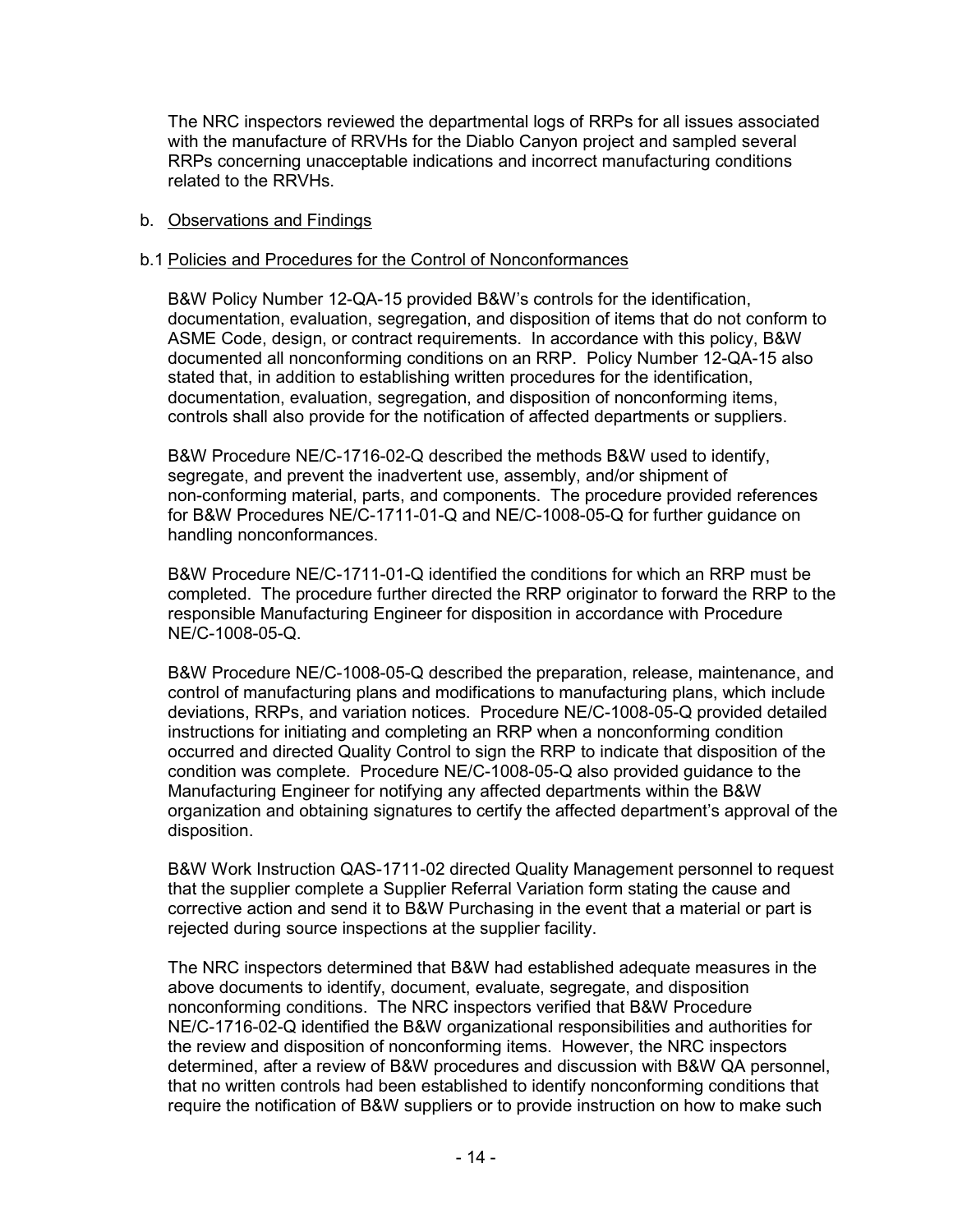notifications (information to include, format to use, timeliness, etc.) when a nonconforming condition was discovered at the B&W facility during receipt inspection. The failure of B&W to establish and implement procedures for notifying suppliers of nonconforming conditions has been identified as an example of Nonconformance 99900042/2008201-07.

The NRC inspectors also found that B&W policies and procedures lacked controls for notifying their customers of nonconforming conditions on procured items, as required by Criterion XV of Appendix B to 10 CFR Part 50. Section 9, "Control of Supplier Nonconformances," of Supplement 7S-1 to NQA-1-1994, further describes this requirement as it states that both the purchaser and supplier shall establish and document methods for the disposition of items and services that do not meet procurement documentation requirements. The failure of B&W to establish and implement procedures for notifying customers of nonconforming conditions has been identified as another example of Nonconformance 99900042/2008201-07.

## b.2 Review of Rapid Response Plans

Based on an evaluation of 21 of the 44 RRPs initiated for all issues associated with the RRVHs for the Diablo Canyon project, the NRC inspectors noted that each nonconformance report (NCR) contained a detailed description of the condition and sufficient technical justification to verify the acceptability of the disposition. The NRC inspectors verified that the RRPs included the appropriate reviews of the planned disposition and that the evaluation for10 CFR Part 21 applicability was completed. The NRC inspectors also verified that all work associated with the RRP, including any actions recorded on variation notices and deviation plans, was completed prior to the final QA signoff on the RRP and that any necessary testing or inspection to verify the adequacy of the rework had been completed.

c. Conclusions

Except for the examples identified in Nonconformance 99900042/2008-201-07, the NRC inspectors concluded that the B&W program requirements for the control of nonconformances are consistent with the regulatory requirements of Criterion XV of Appendix B to 10 CFR Part 50. Based on the RRPs reviewed, the NRC inspectors determined that the B&W QAPM and associated nonconformance procedures and work instructions were being effectively implemented.

## 7. Corrective Action Program

#### a. Inspection Scope

The NRC inspectors reviewed the B&W QAPM and implementing policies and procedures that govern the control of corrective action to verify compliance with the requirements of Criterion XVI, "Corrective Action," of Appendix B to 10 CFR Part 50. Specifically, the NRC inspectors reviewed the following documents:

- B&W Policy Number 12-QA-15, "Control of Nonconforming Items," Revision 9, dated January 28, 2008
- B&W Policy Number 12-QA-16, "Corrective Action," Revision 10, dated January 28, 2008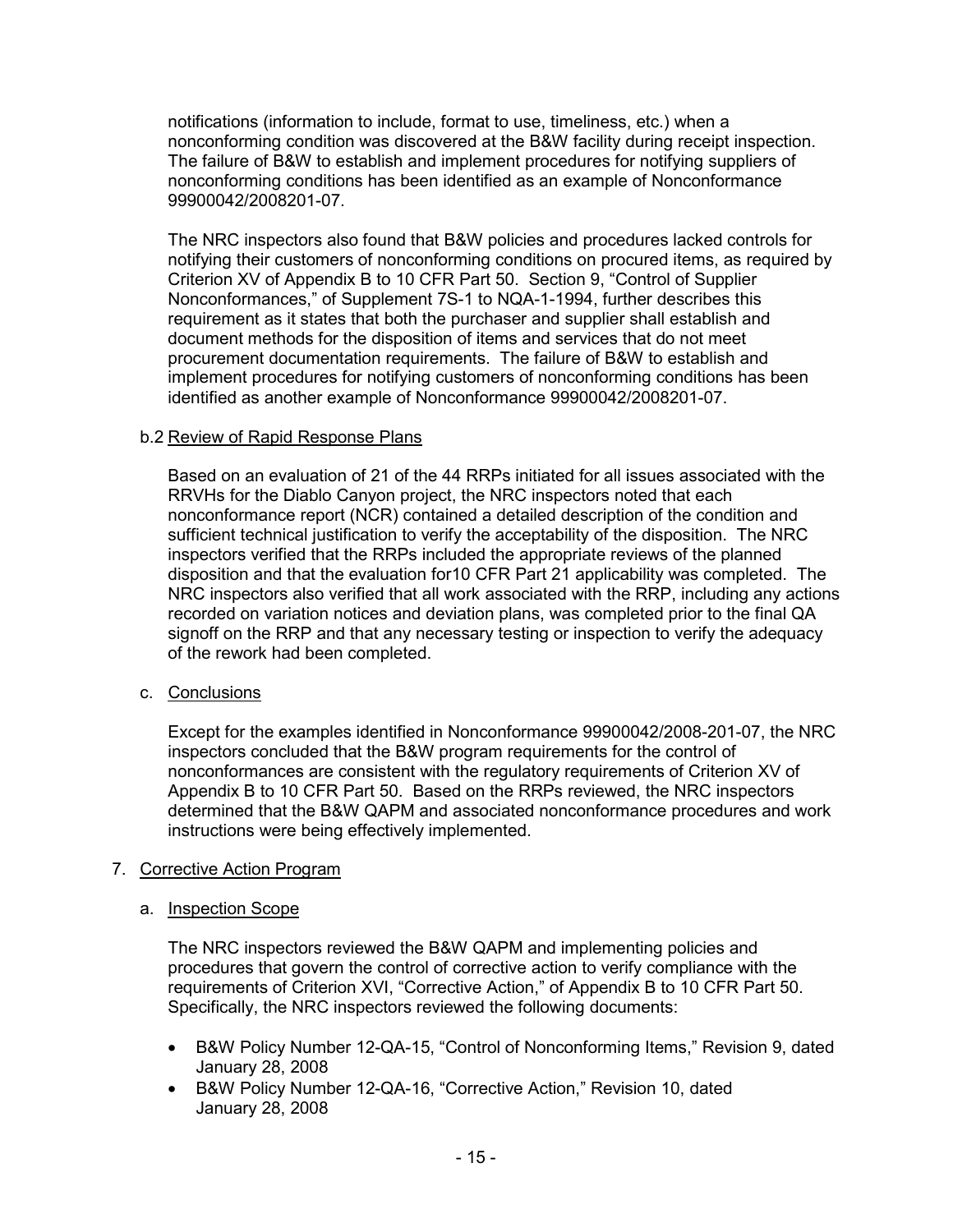• B&W Procedure NE/C-1717-03-Q, "Corrective Action," Revision 3, dated July 8, 2008.

The NRC inspectors also reviewed a sample of CARs associated with ASME Code activities and the Diablo Canyon RRVH project to verify compliance with program requirements and adequate implementation of those requirements.

### b. Observations and Findings

### b.1 Policies and Procedures for the Corrective Action Program

B&W Policy Number 12-QA-16 provided a high-level description of the B&W process for initiating corrective actions for internally and customer-identified nonconforming conditions and activities. The procedure also described the process for initiation of corrective actions to B&W suppliers and subcontractors for conditions adverse to quality.

B&W Procedure NE/C-1717-03-Q outlined the process for identifying and analyzing conditions that required corrective action, determining the root cause, evaluating the condition for the applicability of 10 CFR Part 21, implementing corrective action, and making any necessary notifications. The procedure required that the department responsible for the CAR identified the cause of the deficiency, proposed the corrective action, and a target date for implementation of the corrective action on the CAR within 20 working days of CAR issuance.

B&W Policy 12-QA-16 and B&W Procedure NE/C-1717-03-Q described B&W's policies for identifying, analyzing, and completing corrective actions. Both documents identified the need for corrective action as "conditions adverse to quality," consistent with Criterion XVI of Appendix B to 10 CFR Part 50, but provided no further guidance on how to determine if a condition was adverse to quality and rose to the significance of initiating a CAR.

In its discussion of corrective actions initiated in response to nonconforming conditions identified by a customer or described in an RRP, Policy 12-QA-16 stated, in part, that Works Quality Control Manager was responsible for determining if cause and corrective action request is required. The NRC inspectors noted that neither Policy 12-QA-16 nor the associated implementing procedures provide further guidance to describe the criteria the Works Quality Control Manager should use to determine if a CAR is necessary.

The NRC inspectors observed that B&W personnel had a good understanding of how to identify manufacturing-related nonconformances that warrant the generation of a CAR but were confused regarding how to identify sources of quality and program-related deficiencies that should be captured in the corrective action program. The NRC inspectors noted that B&W had only issued four CARs for the Diablo Canyon RRVH project, which had been ongoing for more than two years. The lack of documented guidance for implementing the B&W corrective action program has been identified as part of Nonconformance 99900042/2008-201-08.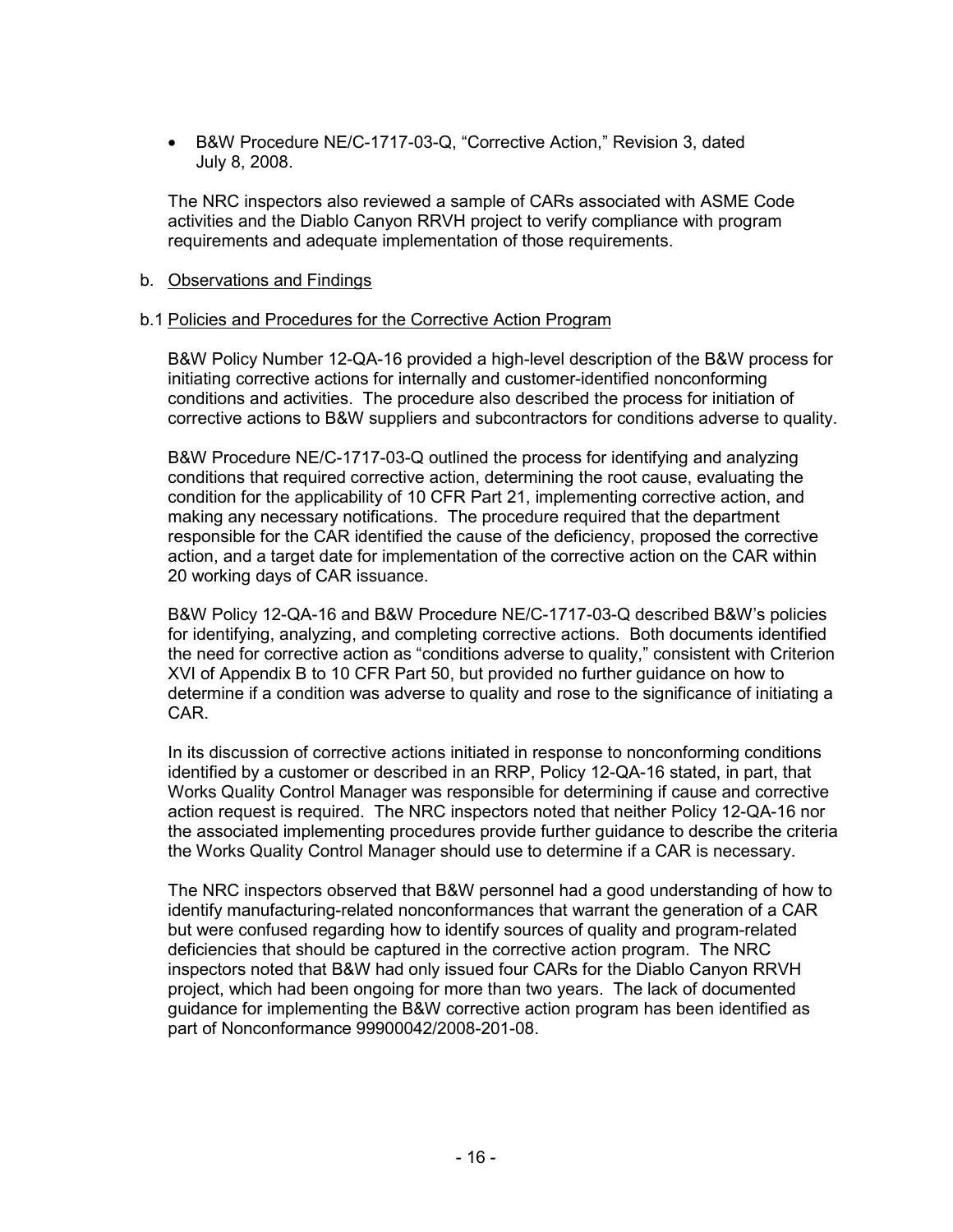## b.2 Implementation of the Corrective Action Program

B&W Policy Number 12-QA-15 provided a link from nonconformances to corrective action by requiring that all nonconformances related to activities such as internal audits, customer audits, or surveys be documented on a CAR.

The NRC inspectors found that, contrary to the requirements of B&W Policy Number 12-QA-15, B&W did not document all nonconformances related to activities such as internal audits, customer audits, or surveys on a CAR. The NRC inspectors found that none of the eight findings identified by a customer audit conducted November 26-28, 2007, were entered into B&W's corrective action program. Additionally, since September 2007, the same customer had issued five condition reports for inadequate purchase orders, procedural weaknesses, and invalid bases for supplier approvals, supplier audit inadequacies, and detrimental material control. Of these five condition reports, only one had been captured in a CAR. This example of failure to effectively implement B&W's corrective action program has been identified as part of Nonconformance 99900042/2008-201-08.

The NRC inspectors reviewed all of the CARs issued for the RRVHs for the Diablo Canyon project and also reviewed a sample of CARs related to B&W's ASME QA program that were issued as a result of internal audits. The NRC inspectors noted that each CAR contained a detailed description of the deficiency, included the appropriate review and signoff, and had been evaluated for applicability of 10 CFR Part 21 requirements. The NRC inspectors evaluated the timeliness of corrective actions and found that, generally, the CARs were processed in a timely fashion.

B&W Procedure NE/C-1717-03-Q assigned responsibility for monitoring quality data and trends to the B&W Quality Control Manager and the General Manager and stated that the corrective action program shall maintain and use performance trend data, including internal and external (customer) audit results and deficiency reports. The NRC inspectors found that, contrary to this requirement, B&W had not performed any trending on: (1) the results of internal and external audits, or (2) CARs related to B&W's ASME QA program or the Diablo Canyon RRVHs. After discussions with B&W QA personnel, B&W completed a trend analysis for all CARs related to B&W's ASME QA program and the Diablo Canyon RRVHs and found that of the 17 total CARs, 15 were caused by documentation and two were caused by personnel. B&W's failure to maintain and use performance trend data in its corrective action program has been identified as Nonconformance 99900042/2008-201-09.

## c. Conclusions

Except for the examples identified in Nonconformance 99900042/2008-201-08 and Nonconformance 99900042/2008-201-09, the NRC inspectors concluded that the B&W corrective action program requirements are consistent with the regulatory requirements of Criterion XVI of Appendix B to 10 CFR Part 50 and that the B&W QA policies and procedures for corrective action were being effectively implemented.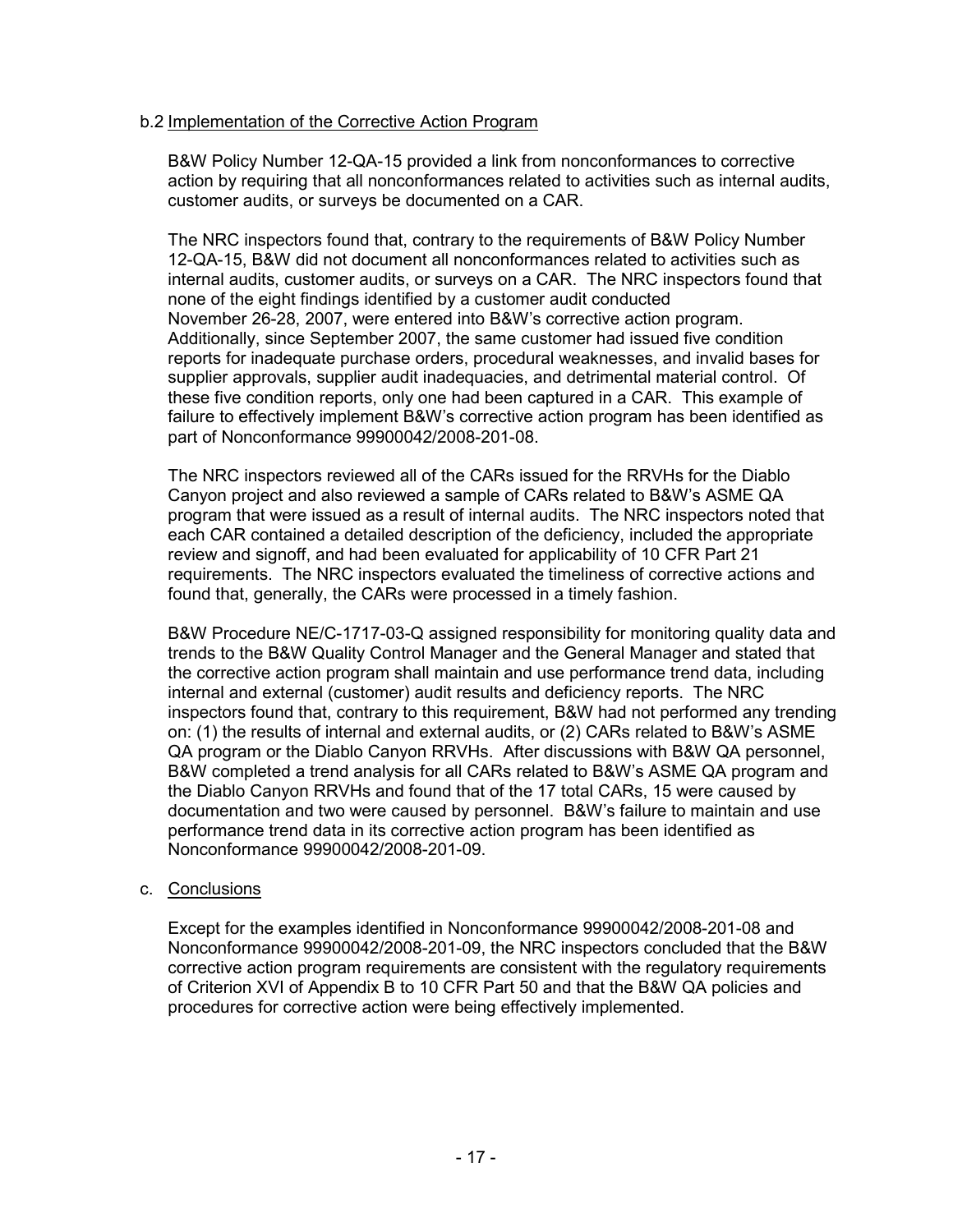# 8. Audits

## a. Inspection Scope

The NRC inspectors reviewed the B&W QAPM and implementing policies and procedures that govern the audit process to verify compliance with the requirements of Criterion XVIII, "Audits," of Appendix B to 10 CFR Part 50. The NRC inspectors also evaluated a sample of internal audit reports to verify compliance with the program requirements and adequate implementation of those requirements. Specifically, the NRC inspectors reviewed the following documents:

- B&W Policy Number 12-QA-18, "Quality Audits," Revision 9, dated January 28, 2008
- B&W Procedure NE/C-1719-01-Q, "Quality Systems Internal Auditing Program," Revision 5, dated June 10, 2007
- B&W Procedure NE/C-1719-02-Q, "Lead Auditor Certification," Revision 1, dated February 2, 2006.

### b. Observations and Findings

B&W Policy Number 12-QA-18 described the process and requirements for performing internal audits. This procedure further discussed schedules for audit activities, selection of the audit team, reports, and control of the audit process. The policy stated that each on-going ASME Code activity shall be audited at least once annually.

Procedure NE/C-1719-01-Q described the responsibilities of the personnel involved in the internal audit program. The requirements also described the frequency of internal audits, the scope of the internal audits, preparation and content of the audit report, identification and resolution of corrective, actions, and closeout of audit findings. Within audit reports, a CAR captured internal findings, described the deficiencies, and assigned responsibility for and due dates for resolving the findings. The NRC inspectors noted that the B&W policy and procedures established adequate requirements for implementing the audit program.

The NRC inspectors verified that the sample of internal audit reports reviewed was performed in accordance with program requirements. The NRC inspectors confirmed that the audit reports reviewed described the recommendations and findings identified during the internal audits. Each finding was assigned a CAR and the CAR documentation was attached to the audit report. For the audit reports reviewed, the NRC inspectors noted that corrective actions were taken in a timely manner to respond to any identified findings. The inspectors identified no issues in this area.

In addition, the NRC inspectors reviewed the qualification records for a sample of lead auditors and auditors. The inspection team verified that all auditors and audit team leads met the relevant requirements as described in Policy Number 12-QA-18 and Procedure NE/C-1719-02-Q.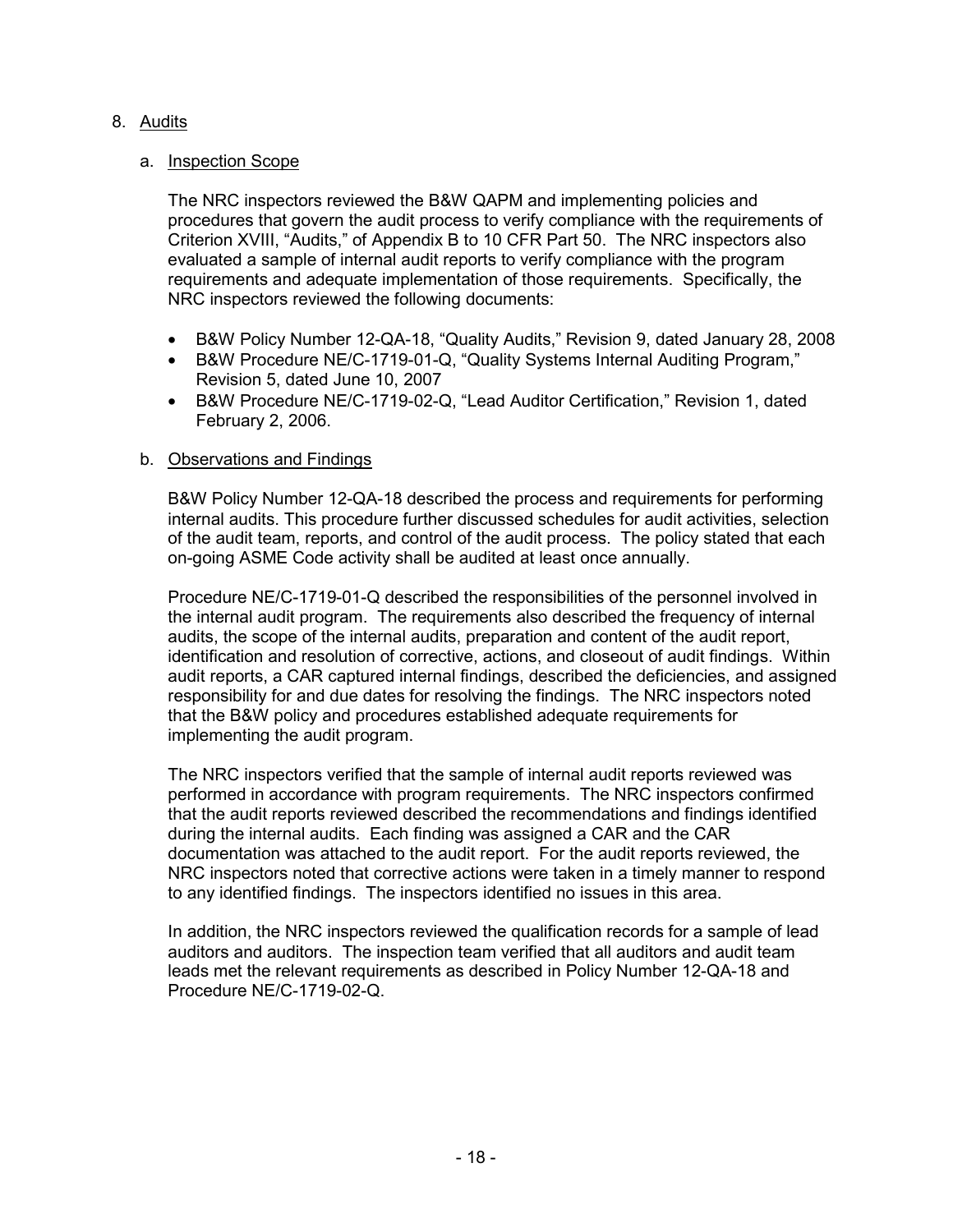## c. Conclusions

The NRC inspectors concluded that the B&W internal audit program requirements were consistent with the regulatory requirements of Criterion XVIII of Appendix B to 10 CFR Part 50. Based on the sample reviewed, the NRC inspectors also determined that the B&W QAPM and associated audit procedures were being effectively implemented. The NRC inspectors did not identify any issues in this area.

## 9. Exit Meetings

On August 29, 2008, the NRC inspectors presented the results of the inspections during an exit meeting with Michael Keene, B&W Mount Vernon General Manager, Gary Bryant, Manager of Quality Assurance, and other B&W personnel.